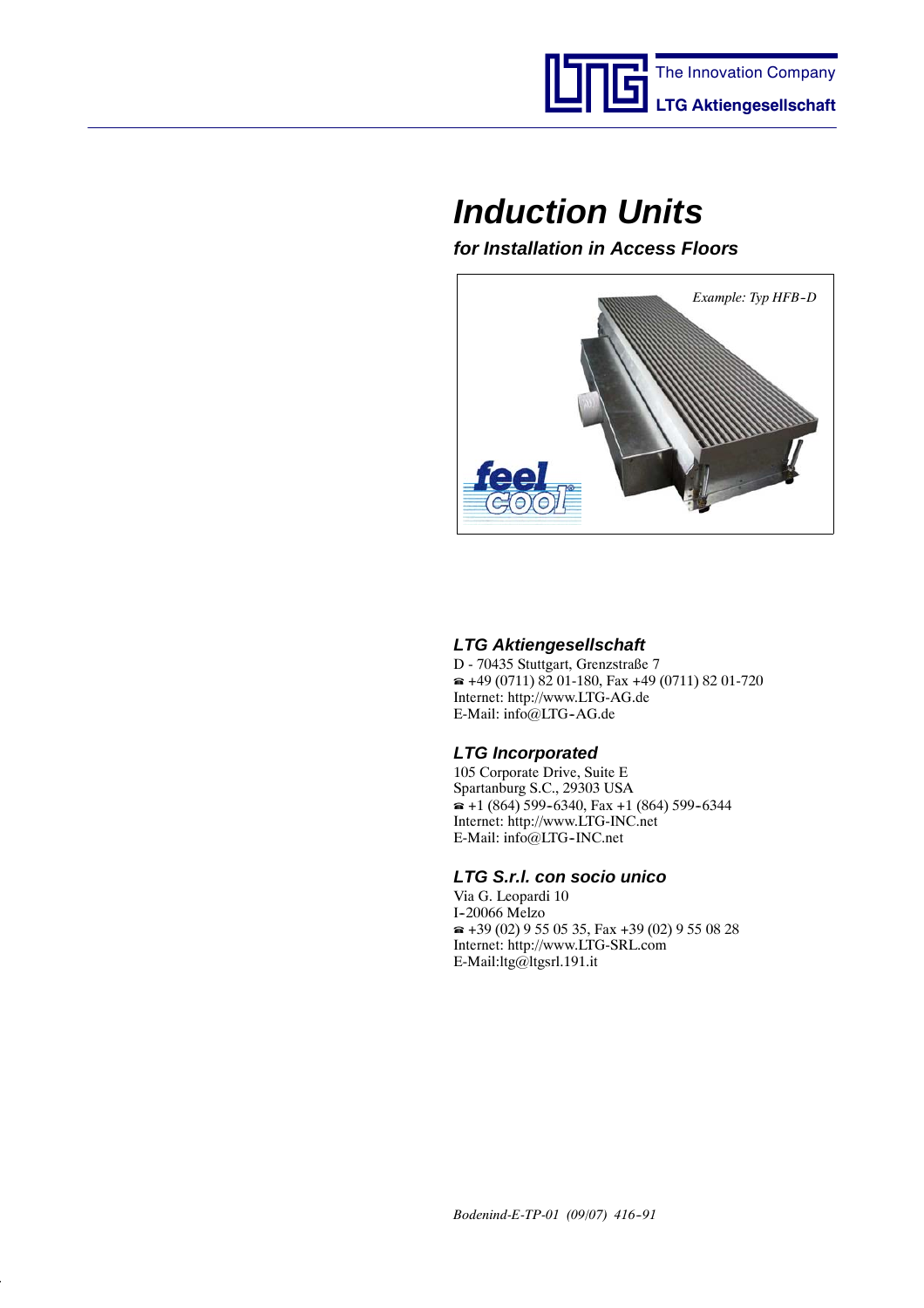### *Components for Room Air Technology*

#### *Germany*

Central Office (Frankfurt)

Sales area: PLZ 54, 55, 60, 63, 64, 66-69, 97 Sontraer Str. 27 D-60386 Frankfurt am Main (069) 94 20 19-14, Fax -10 E-mail: Bergmann@LTG-AG.de

#### Central office (Herborn)

Sales area: **PLZ 30, 31, 34--38, 56, 57, 61, 65** Sperberweg 16 D-35745 Herborn Herr Hartmann  $(02772)$  570-725, Fax -727 E-mail: Hartmann@LTG-AG.de

Eastern office (Berlin)

Sales area: **PLZ** 10-25, 29, 39 Eisenhutweg 51a D--12487 Berlin Herr Linke  $\approx$  (030) 63 22 87-74, Fax -75 E-mail: Linke@LTG-AG.de

Eastern office (Chemnitz)

Sales area: **PLZ** 01-09, 98, 99 Johannes-Ebert-Straße 20 D-09128 Chemnitz Herr Schenfeld  $\approx$  (0371) 77118-01, Fax -02 E-mail: Schenfeld@LTG-AG.de

Southern office Sales area: **PLZ 70--79, 88, 89** Grenzstraße 7 D-70435 Stuttgart

Herr Gau  $\approx$  (0711) 8201-209, Fax -210 E-mail: Gau@LTG-AG.de Sales area:

#### **PLZ 80-87, 90-96**

Klosterweg 15 D-85356 Freising Herr Heller  $(089)$  9588-91, Fax -92 E-mail: Heller@LTG-AG.de

Western office Sales area: **PLZ 26-28, 32, 33, 40-53, 58-59** Baststraße 30 D--46119 Oberhausen/Rheinl. Herr Perenz  $\approx$  (0208) 30431-55, Fax -56 E-mail: Perenz@LTG-AG.de

#### *Austria*

#### *KTG Klimatechnische Gesellschaft mbH*

Schubertstraße 13, A-2126 Ladendorf (02575) 21089, Fax (02575) 21022 E-Mail: office@ktg-wien.com

#### *Great Britain MAP*

#### *Motorised Air Products Ltd.*

Unit 5A, Sopwith Crescent Wickford Business Park Wickford GB-Essex SS11 8YU (01268) 57 44 42, Fax (01268) 57 44 43 E--Mail: info@mapuk.com

#### *Netherlands Opticlima Systems*

Leeuwerikstraat 110, NL-3853 AG Ermelo (0341) 493969, Fax (0341) 493931 E-Mail: info@opticlima.nl

#### *Poland*

#### *HTK Went Sp.z.o.o.*

ul. Chopina 13/3, PL-30047 Krakow  $\bullet$  (012) 632 31 32, Fax (012) 632 81 93 E-Mail: info@htk-went.pl

#### *Portugal ArGelo S. A.*

R. Luis Pastor de Macedo, Lote 28 B P-1750-158 Lisboa (21) 752 01 20, Fax (21) 752 01 29 E--Mail: info@argelo.pt

#### *Slovenia*

*Energo Plus*

Koprska 108 d, SLO-1000 Ljubljana  $\bullet$  (01) 200 73 67, Fax (01) 42 33 346 E--Mail: info@energoplus.si

#### *Switzerland Laminair AG*

Kirchbergstrasse 105 Ch--3400 Burgdorf  $\bullet$  (034) 420 02-10, (034) 420 02-11 E-Mail: info@laminair.ch

#### *Turkey Step Müh. Yapi Ltd.*

Yali Yolu Sokak, Turanli Apt. No: 24 D.1 TR-34744 Bostanci-Istanbul (0216) 445 2931, Fax (0216) 445 2505 E--Mail: info@stepyapi.com.tr

### *The Program for Room Air Technology*

#### *Components*

Air diffusers for walls, floors and ceilings  $\cdot$  LTG System clean<sup>®</sup> linear diffusers Coandatrol $^{\circledR}$  · ceiling air diffusers Coandavent $^{\circledR}$  · displacement diffusers · LTG chilling fans cool wave  $^{\circledR}$  · induction units Klimavent $^{\circledR}$  · fan coil units Raumluft · ceiling fan coil units Ventotel $^{\circledR}$  · facade fan coil units · airflow control units  $\cdot$  labair<sup>®</sup> system

### *Engineering services*

Technical services for investors, architects, engineers and plant builders during design, construction and operation of buildings. Reliable and precise data relating to the ventilation of air conditioning system are given already before realization of the project, determined by measurements, calculations, building simulations and experiments.

### *Components for Process Air Technology*

#### *Japan*

*Toho Engineering Co. Ltd.*

14-11, Shimizu 3-Chome, Kita Ku Japan 462 Nagoya (052) 9 91-10 40, Fax (052) 9 14-98 22 E-Mail: main@tohoeng.com

### *The Program for Process Air Technology Components*

Axial-flow, centrifugal and tangential fans · Collector system for: coarse and fine particle filtration, separating and compacting, compressing and humidifying.

#### *Engineering services*

Technical services for construction engineers and plant designers during development and operation of assembly groups, machines and plants.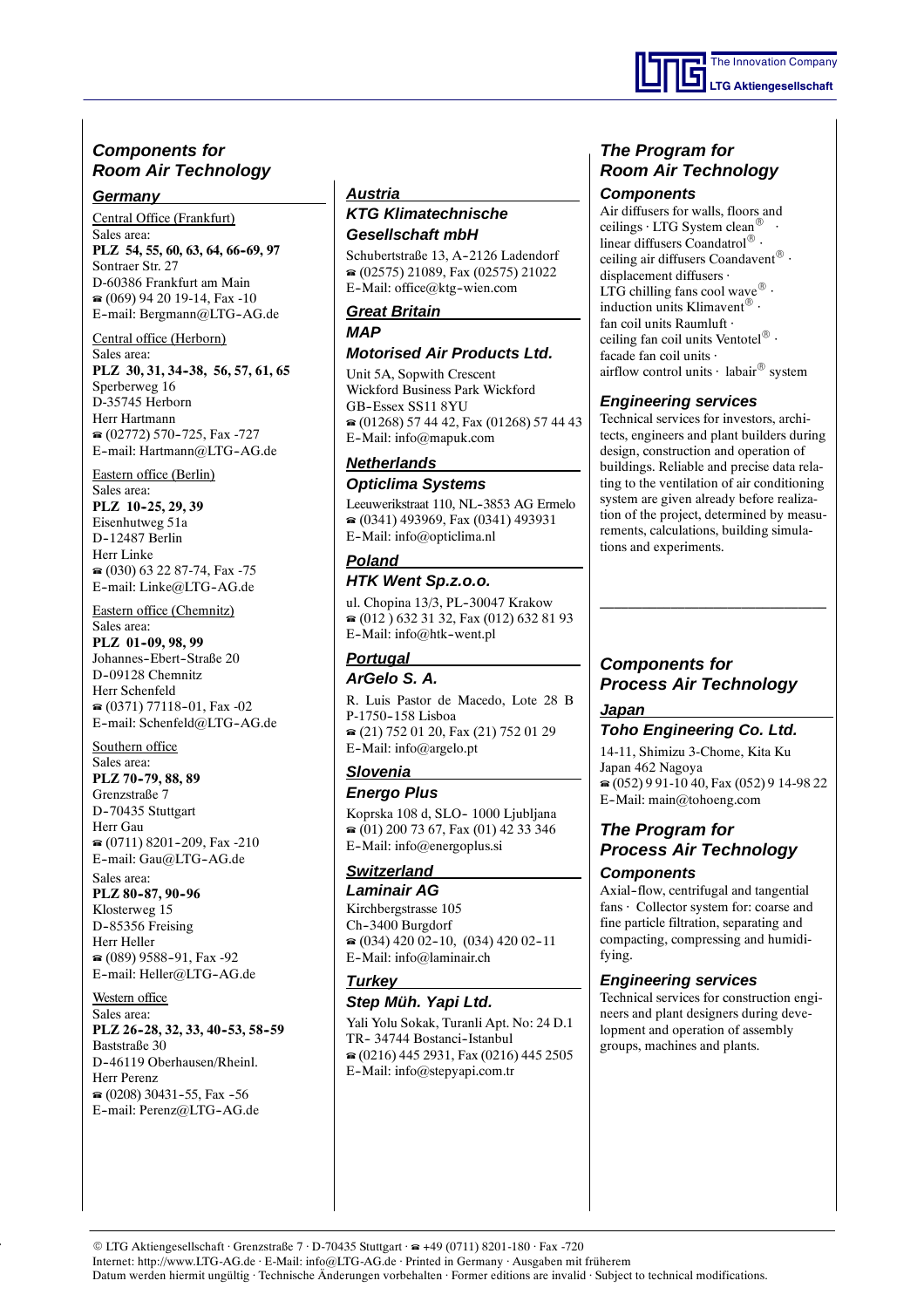## *Induction Units for Installation in Access Floors Type HFB-N, HFB*

## *Application*

The Induction Units Type HFB are 2-pipe or 4-pipe units for ventilating, heating and/or cooling occupied zones (perimeter zones) with varying loads and transient load changes.

The unit isideal for installation in access floors with a recommended clearance of 200 to 300 mm.

Since all the components are below floor level the Induction Units HFB may also be used with full height facade glazing.



*Induction Unit for installation in access floors, Type HFB--D (illustration unit open -- special version with 2 sockets)*

### *Mode of Operation*

The primary air (processed fresh air from the main plant), is led through a detachable nozzle box with replaceable nozzles (only in case of plastic nozzles).

The primary air jets induce a larger secondary air flow of room air in which is drawn across a flat heat exchanger. After a  $90^\circ$  deflection, the mixed air flow is expelled into the room in a vertical direction close to the facade via a ventilation grille on the floor.

In summer, this supply air mixes with the heated room air in front of the facade, in winter with the descending cold air close to the window (mixed air flow close to the facade).

In the cooling mode, the supply air, having passed the mixing air zone, passes through the room in by displacement.

The unit may be used as an underfloor convector for heating the room whenever the ventilation or air conditioning plant is isolated.

### *Versions*

The LTG induction unit for installation in access floors type HFB is available in two versions:

#### - **HFB--Z**

with two-row heat exchanger for high caloric output with high primary air volume

#### - **HFB--D**

with three-row heat exchanger for high caloric output with low primary air volume

Both versions are available in identical lengths and grille widths.

### *Advantages*

#### • **Flexible use**

- Thanks to the modular design, the unit may be progressively converted according to user requirements from a pure floor convector for heating to mechanical ventilation to a 4-pipe induction unit including cooling.

#### • **Low energy consumption**

- Low air plant operating costs due to operation at low initial pressure.
- Large-surface heat exchanger ensures a high natural convection capacity in the heating mode.

#### • **High comfort**

- High comfort in the cooling mode thanks to a combined mixed air/displacement air flow.
- Excellent shielding of floor-to-ceiling glass surfaces during winter.

#### • **Acoustics**

- Very low sound power level.
- No cross-talk sound transmission into adjacent rooms via the access floor.

#### • **Maintenance**

- Easy maintenance and cleaning thanks to good access and doing without movable parts.

#### • **Installation**

- Separate installation of A/C unit, facade and double  $floor$
- Fast/Easy retrofitting and conversion due to modular design.



*Induction Unit for installation in access floors, Type HFB with aluminium grille*

### *Tolerances*

- For the dimensions given in this brochure, the General Tolerances according to DIN 7168-sg apply. For the outlet grille,the Special Tolerances stated in the drawing apply.
- Straightness and Twist Tolerances according to DIN 17615 Part 3.

#### *Finish*

- The surface finish is designed to meet the requirements for applications in buildings - room climate according to DIN 1946 Part 2. Other requirements on request.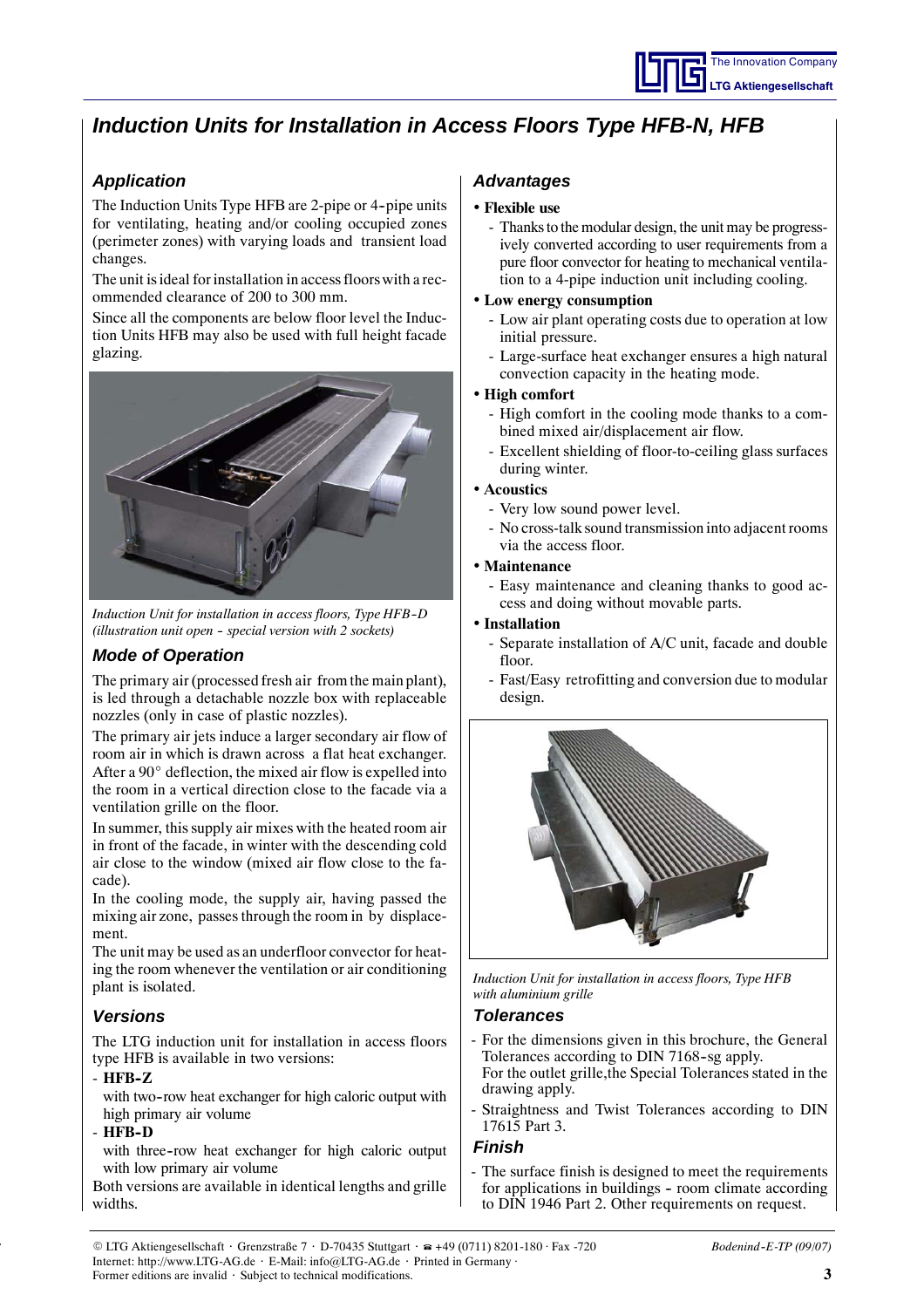

#### *Induction Unit for Installation in Access Floors Type HFB-D Dimensions* cooling water return cooling water inlet **X** 441 63 **E**  $\bigoplus$ Ø 30 feet x DN 40 height adjustable **H**DN 100 adjustable +50 mm **X** *Facade side* **I***rcade sid* **G** mп 126 75 Air outlet width **B Top view** 63 **Cross--section X--X** 320 heating water inlet heating water return **Isometric picture**  $C/2$ **F C A** Attention! do not use nozzle 2 x LL 20 x 10,5 tube as support! Supply air Illustration: Room air Version with aluminium grille  $\Rightarrow$  Primary air *Induction unit type HFB- D* **Version: E H I G**min **Size A B C F** 305 55 stainless steel grille: 44 187 630 | 988 | 626 | 593 | 40 aluminium roller grille: 308 48 59 191 800 | 1198 | 856 | 763 | 95 aluminium grille: 308 48 59 1911000 | 1398 | 1056 | 963 | 95 1250 | 1598 | 1256 | 1163 | 95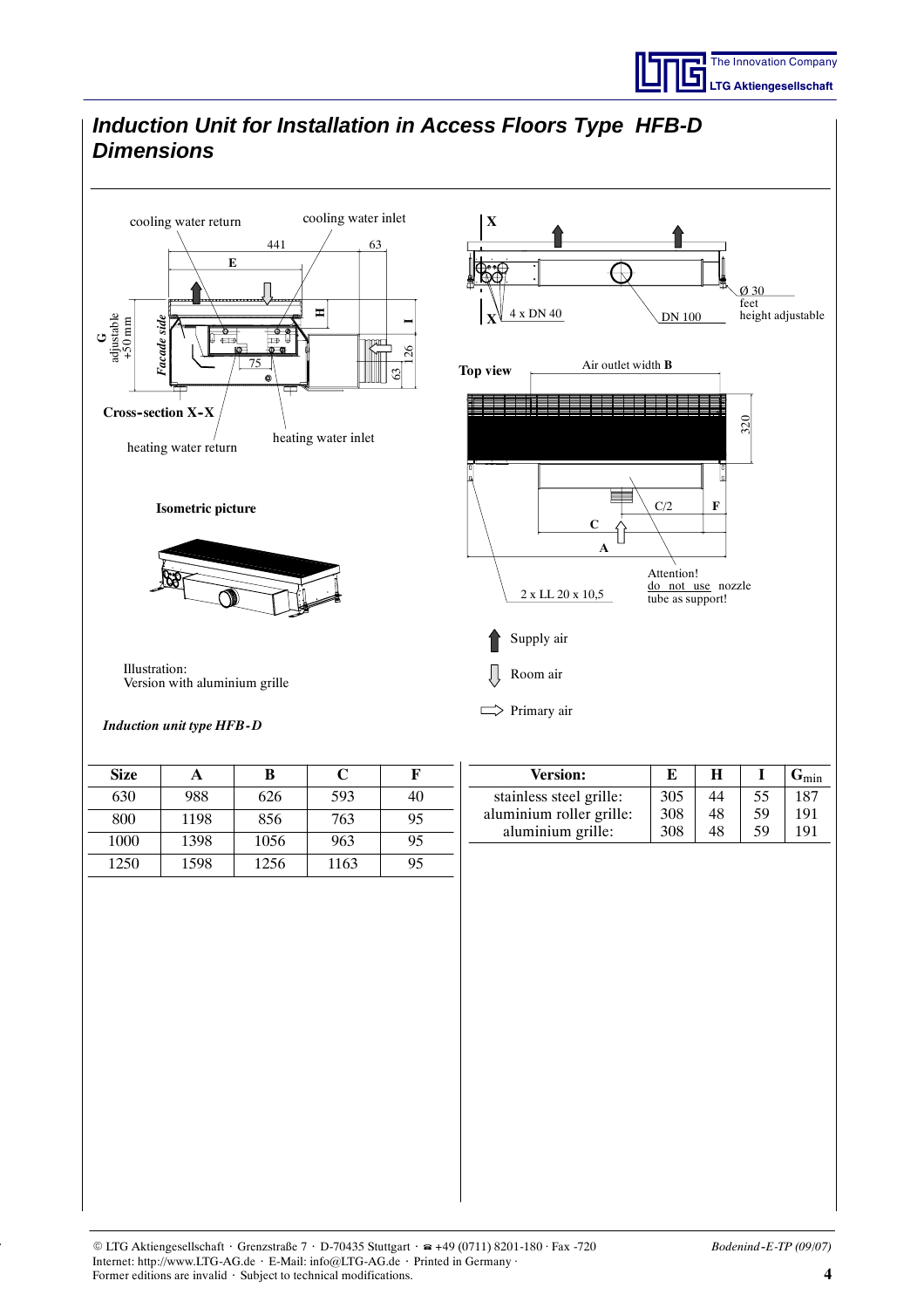## *Induction Unit for Installation in Access Floors Type HFB-D Technical Specifications*

| <b>Size 630</b>                                                                                                                                                                                                                                                                                                                                                                                                                                                                                                                                                                                                                                                                                                                                                                                                                                   |                                                                                                                                                                                 |                           |                          |                           |                               |                         |                       |                                       |                                       |                |                                               |
|---------------------------------------------------------------------------------------------------------------------------------------------------------------------------------------------------------------------------------------------------------------------------------------------------------------------------------------------------------------------------------------------------------------------------------------------------------------------------------------------------------------------------------------------------------------------------------------------------------------------------------------------------------------------------------------------------------------------------------------------------------------------------------------------------------------------------------------------------|---------------------------------------------------------------------------------------------------------------------------------------------------------------------------------|---------------------------|--------------------------|---------------------------|-------------------------------|-------------------------|-----------------------|---------------------------------------|---------------------------------------|----------------|-----------------------------------------------|
| $V_{P}$<br>$\left[\text{m}^3/\text{h}\right]$                                                                                                                                                                                                                                                                                                                                                                                                                                                                                                                                                                                                                                                                                                                                                                                                     | Δp<br>[Pa]                                                                                                                                                                      | $L_{A18}^{4)}$<br>[dB(A)] | $L_{WA}^{4}$<br>[dB(A)]  | $Q_P/\Delta t_P$<br>[W/K] | $Q_k/\Delta t^{1}$<br>[W/K]   | $Q_h/\Delta t$<br>[W/K] | $Q_{Ek}^{(3)}$<br>[W] | $w_{0k}/\Delta p_w$<br>[kg/h]/[kPa]   | $w_{oh} / \Delta p_w$<br>[kg/h]/[kPa] | $Q_k^1$<br>[W] | $\overline{\mathbf{Q}_{\mathbf{P}}^2}$<br>[W] |
| 35                                                                                                                                                                                                                                                                                                                                                                                                                                                                                                                                                                                                                                                                                                                                                                                                                                                | 150                                                                                                                                                                             | 21                        | 27                       | 12                        | 17                            | 10                      |                       |                                       |                                       | 170            | 120                                           |
| 35                                                                                                                                                                                                                                                                                                                                                                                                                                                                                                                                                                                                                                                                                                                                                                                                                                                | 250                                                                                                                                                                             | 22                        | 28                       | 12                        | 20                            | 12                      |                       |                                       |                                       | 200            | 120                                           |
| 45                                                                                                                                                                                                                                                                                                                                                                                                                                                                                                                                                                                                                                                                                                                                                                                                                                                | 150                                                                                                                                                                             | 24                        | 30                       | 15                        | 21                            | 13                      |                       |                                       |                                       | 210            | 150                                           |
| 45                                                                                                                                                                                                                                                                                                                                                                                                                                                                                                                                                                                                                                                                                                                                                                                                                                                | 250                                                                                                                                                                             | 26                        | 32                       | 15                        | 26                            | 16                      |                       |                                       |                                       | 260            | 150                                           |
| 60                                                                                                                                                                                                                                                                                                                                                                                                                                                                                                                                                                                                                                                                                                                                                                                                                                                | 150                                                                                                                                                                             | 26                        | 32                       | 20                        | $28\,$                        | 18                      | 180                   | 100/1.2                               | 100/1.8                               | 280            | 200                                           |
| 60                                                                                                                                                                                                                                                                                                                                                                                                                                                                                                                                                                                                                                                                                                                                                                                                                                                | 250                                                                                                                                                                             | 28                        | 34                       | 20                        | 33                            | 20                      |                       |                                       |                                       | 330            | 200                                           |
| 80                                                                                                                                                                                                                                                                                                                                                                                                                                                                                                                                                                                                                                                                                                                                                                                                                                                | 150                                                                                                                                                                             | 28                        | 34                       | 27                        | 32                            | 20                      |                       |                                       |                                       | 320            | 270                                           |
| 80                                                                                                                                                                                                                                                                                                                                                                                                                                                                                                                                                                                                                                                                                                                                                                                                                                                | 250                                                                                                                                                                             | 33                        | 39                       | 27                        | 36                            | 22                      |                       |                                       |                                       | 360            | 270                                           |
| 100                                                                                                                                                                                                                                                                                                                                                                                                                                                                                                                                                                                                                                                                                                                                                                                                                                               | 150                                                                                                                                                                             | 31                        | 37                       | 33                        | 34                            | 21                      |                       |                                       |                                       | 340            | 330                                           |
| 100                                                                                                                                                                                                                                                                                                                                                                                                                                                                                                                                                                                                                                                                                                                                                                                                                                               | 250                                                                                                                                                                             | 33                        | 39                       | 33                        | 39                            | 24                      |                       |                                       |                                       | 380            | 330                                           |
| <b>Size 800</b>                                                                                                                                                                                                                                                                                                                                                                                                                                                                                                                                                                                                                                                                                                                                                                                                                                   |                                                                                                                                                                                 |                           |                          |                           |                               |                         |                       |                                       |                                       |                |                                               |
| $V_{P}$<br>$\left[\text{m}^3/\text{h}\right]$                                                                                                                                                                                                                                                                                                                                                                                                                                                                                                                                                                                                                                                                                                                                                                                                     | Δp<br>[Pa]                                                                                                                                                                      | $L_{A18}^{4)}$<br>[dB(A)] | $L_{WA}^{4)}$<br>[dB(A)] | $Q_P/\Delta t_P$<br>[W/K] | $Q_k / \Delta t^{1}$<br>[W/K] | $Q_h/\Delta t$<br>[W/K] | $Q_{Ek}^{(3)}$<br>[W] | $w_{ok} / \Delta p_w$<br>[kg/h]/[kPa] | $w_{oh} / \Delta p_w$<br>[kg/h]/[kPa] | $Q_k^1$<br>[W] | $Q_{P}^2$<br>[W]                              |
| 45                                                                                                                                                                                                                                                                                                                                                                                                                                                                                                                                                                                                                                                                                                                                                                                                                                                | 150                                                                                                                                                                             | 22                        | 28                       | 15                        | 25                            | 15                      |                       |                                       |                                       | 250            | 150                                           |
| 45                                                                                                                                                                                                                                                                                                                                                                                                                                                                                                                                                                                                                                                                                                                                                                                                                                                | 250                                                                                                                                                                             | 23                        | 29                       | 15                        | 31                            | 19                      |                       |                                       |                                       | 310            | 150                                           |
| 60                                                                                                                                                                                                                                                                                                                                                                                                                                                                                                                                                                                                                                                                                                                                                                                                                                                | 150                                                                                                                                                                             | 24                        | 30                       | $20\,$                    | 34                            | 20                      |                       | 120/2.5                               |                                       | 340            | 200                                           |
| 60                                                                                                                                                                                                                                                                                                                                                                                                                                                                                                                                                                                                                                                                                                                                                                                                                                                | 250                                                                                                                                                                             | 25                        | 31                       | 20                        | 39                            | 24                      |                       |                                       |                                       | 390            | 200                                           |
| 80                                                                                                                                                                                                                                                                                                                                                                                                                                                                                                                                                                                                                                                                                                                                                                                                                                                | 150                                                                                                                                                                             | 26                        | 32                       | 27                        | 38                            | 23                      | 225                   |                                       | 120/3                                 | 380            | 270                                           |
| 80                                                                                                                                                                                                                                                                                                                                                                                                                                                                                                                                                                                                                                                                                                                                                                                                                                                | 250                                                                                                                                                                             | 30                        | 36                       | 27                        | 43                            | 26                      |                       |                                       |                                       | 430            | 270                                           |
| 100                                                                                                                                                                                                                                                                                                                                                                                                                                                                                                                                                                                                                                                                                                                                                                                                                                               | 150                                                                                                                                                                             | 29                        | 35                       | 33                        | 40                            | 25                      |                       |                                       |                                       | 400            | 330                                           |
| 100                                                                                                                                                                                                                                                                                                                                                                                                                                                                                                                                                                                                                                                                                                                                                                                                                                               | 250                                                                                                                                                                             | 31                        | 37                       | 33                        | 46                            | 28                      |                       |                                       |                                       | 460            | 330                                           |
| 120                                                                                                                                                                                                                                                                                                                                                                                                                                                                                                                                                                                                                                                                                                                                                                                                                                               | 150                                                                                                                                                                             | 32                        | 38                       | 40                        | 43                            | 26                      |                       |                                       |                                       | 430            | 400                                           |
| 120                                                                                                                                                                                                                                                                                                                                                                                                                                                                                                                                                                                                                                                                                                                                                                                                                                               | 250                                                                                                                                                                             | 34                        | 40                       | 40                        | 48                            | 29                      |                       |                                       |                                       | 480            | 400                                           |
| <sup>1)</sup> Water supply temperature: 16°C, induction air temperature before entering the heat exchanger: 26°C,<br>non-condensing operation (induction air temperature may vary from ambient air temperature)<br>2)<br>Primary air temperature: 16°C, air inlet temperature: 26°C<br>3)<br>Water supply temperature 70°C, air inlet temperature: 20°C<br>4)<br>Acoustical data for plastic nozzles; aluminium nozzles: sound power level $+3$ dB<br>- temperature difference between<br>- primary air flow rate $(\pm 10\%)$<br>$\Delta t$<br>V <sub>P</sub><br>induction air temperature before entering<br>- static pressure of primary air<br>$\Delta p$<br>the heat exchanger and water supply<br>$L_{A18}$ - sound pressure level<br>$Q_{Ek}$ - heating capacity by natural convection<br>at a room absorption of 18 m <sup>2</sup> Sabine |                                                                                                                                                                                 |                           |                          |                           |                               |                         |                       |                                       |                                       |                |                                               |
|                                                                                                                                                                                                                                                                                                                                                                                                                                                                                                                                                                                                                                                                                                                                                                                                                                                   | - standard water flow rate (cooling)<br>$W_{0k}$<br>- sound power level $\pm 3$ dB(A)<br>$L_{WA}$<br>- standard water flow rate (heating)<br>(with plastic nozzles)<br>$W_{0h}$ |                           |                          |                           |                               |                         |                       |                                       |                                       |                |                                               |

- Q<sub>P</sub> cooling capacity primary air
- ∆**tP** -- temperature difference between ambient air and primary air
- **Q<sub>k</sub>** secondary cooling capacity (heat exchanger)
- **Q<sub>h</sub>** heating capacity

 $Δp<sub>w</sub>$  - water-side pressure loss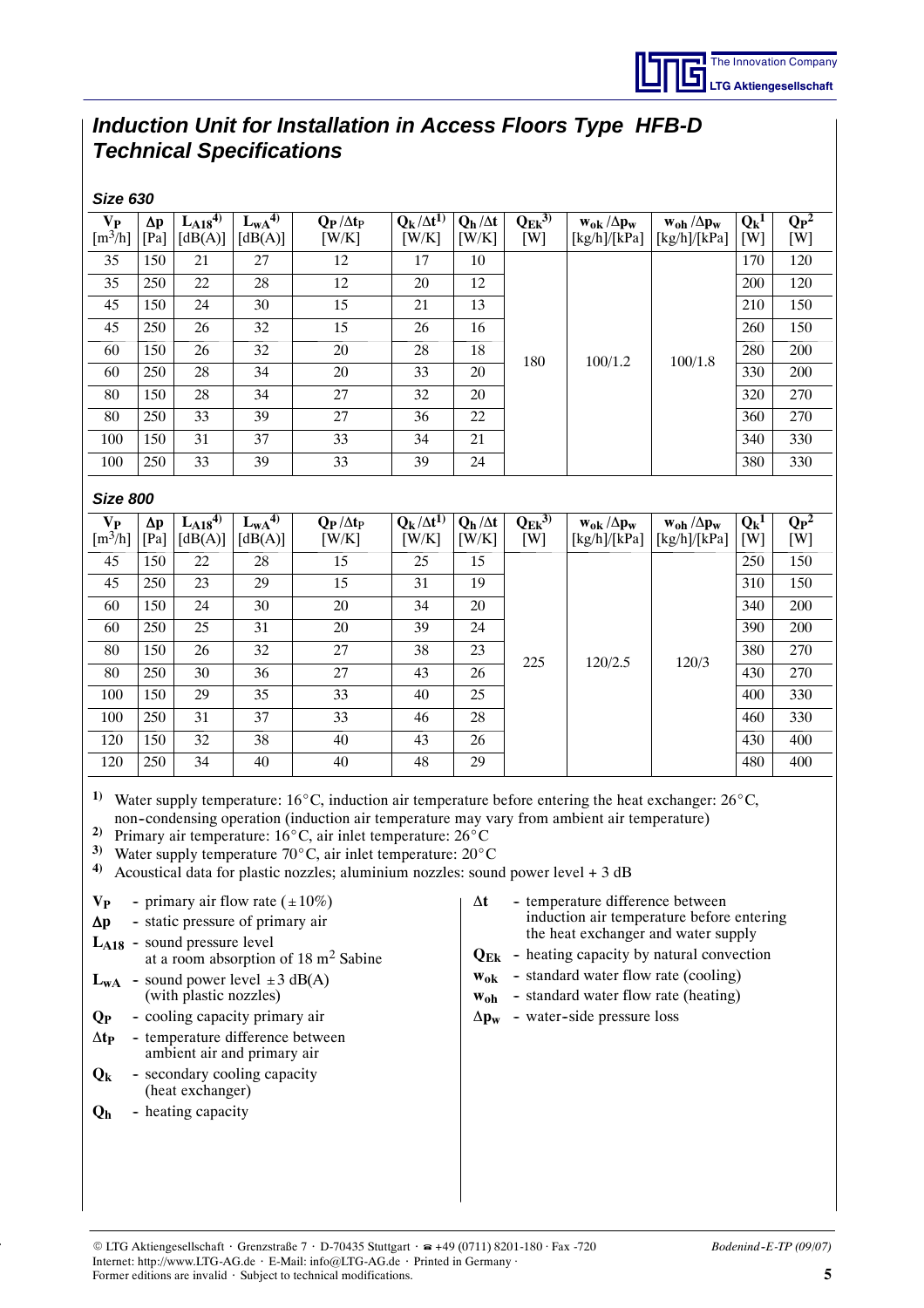## *Induction Unit for Installation in Access Floors Type HFB-D Technical Specifications*

| <b>Size 1000</b>                                                                                                                                                                                                                                                                                                                                                                                                                                                                                                                                          |                    |                                                                                                      |                                                                                                                                                                                                                                                             |                                                 |                               |                                  |                      |                                                                                                                                                                                                                                                                                                               |                                              |                |                                        |     |
|-----------------------------------------------------------------------------------------------------------------------------------------------------------------------------------------------------------------------------------------------------------------------------------------------------------------------------------------------------------------------------------------------------------------------------------------------------------------------------------------------------------------------------------------------------------|--------------------|------------------------------------------------------------------------------------------------------|-------------------------------------------------------------------------------------------------------------------------------------------------------------------------------------------------------------------------------------------------------------|-------------------------------------------------|-------------------------------|----------------------------------|----------------------|---------------------------------------------------------------------------------------------------------------------------------------------------------------------------------------------------------------------------------------------------------------------------------------------------------------|----------------------------------------------|----------------|----------------------------------------|-----|
| $V_{P}$                                                                                                                                                                                                                                                                                                                                                                                                                                                                                                                                                   | $\Delta p$         | $L_{A18}^{(4)}$                                                                                      | $L_{\rm wA}^{4}$                                                                                                                                                                                                                                            | $Q_P / \Delta t_P$                              | $Q_k / \Delta t^{1}$          | $Q_h/\Delta t$                   | $Q_{Ek}^{3)}$        | $w_{0k}/\Delta p_w$                                                                                                                                                                                                                                                                                           | $w_{\text{oh}} / \Delta p_w$                 | $Q_k^1$        | $\overline{\mathbf{Q}_{\mathbf{P}}^2}$ |     |
| $\left[\text{m}^3/\text{h}\right]$                                                                                                                                                                                                                                                                                                                                                                                                                                                                                                                        | [Pa]               | [dB(A)]                                                                                              | [dB(A)]                                                                                                                                                                                                                                                     | [W/K]                                           | [W/K]                         | [W/K]                            | [W]                  | [kg/h]/[kPa]                                                                                                                                                                                                                                                                                                  | [kg/h]/[kPa]                                 | [W]            | [W]                                    |     |
| 60                                                                                                                                                                                                                                                                                                                                                                                                                                                                                                                                                        | 150                | 22                                                                                                   | 28                                                                                                                                                                                                                                                          | 20                                              | 40                            | 24                               |                      |                                                                                                                                                                                                                                                                                                               |                                              |                | 400                                    | 200 |
| 60                                                                                                                                                                                                                                                                                                                                                                                                                                                                                                                                                        | 250                | 24                                                                                                   | 30                                                                                                                                                                                                                                                          | 20                                              | 47                            | 28                               |                      |                                                                                                                                                                                                                                                                                                               |                                              | 470            | 200                                    |     |
| 80                                                                                                                                                                                                                                                                                                                                                                                                                                                                                                                                                        | 150                | 26                                                                                                   | 32                                                                                                                                                                                                                                                          | 27                                              | 46                            | 27                               |                      |                                                                                                                                                                                                                                                                                                               |                                              | 460            | 270                                    |     |
| 80                                                                                                                                                                                                                                                                                                                                                                                                                                                                                                                                                        | 250                | 29                                                                                                   | 35                                                                                                                                                                                                                                                          | 27                                              | 52                            | 31                               |                      |                                                                                                                                                                                                                                                                                                               |                                              | 510            | 270                                    |     |
| 100                                                                                                                                                                                                                                                                                                                                                                                                                                                                                                                                                       | 150                | 28                                                                                                   | 34                                                                                                                                                                                                                                                          | 33                                              | 50                            | 30                               | 280                  |                                                                                                                                                                                                                                                                                                               | 150/4<br>150/4.6                             | 500            | 330                                    |     |
| 100                                                                                                                                                                                                                                                                                                                                                                                                                                                                                                                                                       | 250                | 31                                                                                                   | 37                                                                                                                                                                                                                                                          | 33                                              | 55                            | 33                               |                      |                                                                                                                                                                                                                                                                                                               |                                              | 550            | 330                                    |     |
| 120                                                                                                                                                                                                                                                                                                                                                                                                                                                                                                                                                       | 150                | 30                                                                                                   | 36                                                                                                                                                                                                                                                          | 40                                              | 53                            | 32                               |                      |                                                                                                                                                                                                                                                                                                               |                                              | 530            | 400                                    |     |
| 120                                                                                                                                                                                                                                                                                                                                                                                                                                                                                                                                                       | 250                | 33                                                                                                   | 39                                                                                                                                                                                                                                                          | 40                                              | 58                            | 35                               |                      |                                                                                                                                                                                                                                                                                                               |                                              | 580            | 400                                    |     |
| $140*$                                                                                                                                                                                                                                                                                                                                                                                                                                                                                                                                                    | 150                | 32                                                                                                   | 38                                                                                                                                                                                                                                                          | 47                                              | 56                            | 33                               |                      |                                                                                                                                                                                                                                                                                                               |                                              | 560            | 470                                    |     |
| $140*$                                                                                                                                                                                                                                                                                                                                                                                                                                                                                                                                                    | 250                | 35                                                                                                   | 41                                                                                                                                                                                                                                                          | 47                                              | 60                            | 36                               |                      |                                                                                                                                                                                                                                                                                                               |                                              | 600            | 470                                    |     |
| <b>Size 1250</b>                                                                                                                                                                                                                                                                                                                                                                                                                                                                                                                                          |                    |                                                                                                      |                                                                                                                                                                                                                                                             |                                                 |                               |                                  |                      |                                                                                                                                                                                                                                                                                                               |                                              |                |                                        |     |
|                                                                                                                                                                                                                                                                                                                                                                                                                                                                                                                                                           |                    |                                                                                                      |                                                                                                                                                                                                                                                             | $Q_P/\Delta t_P$                                |                               |                                  |                      |                                                                                                                                                                                                                                                                                                               |                                              |                | $\overline{\mathbf{Q}_{\mathbf{P}}^2}$ |     |
| $V_{P}$<br>$\left[\frac{m^3}{h}\right]$                                                                                                                                                                                                                                                                                                                                                                                                                                                                                                                   | $\Delta p$<br>[Pa] | $L_{A18}$ <sup>4)</sup><br>[dB(A)]                                                                   | $L_{wA}^{4)}$<br>[dB(A)]                                                                                                                                                                                                                                    | [W/K]                                           | $Q_k / \Delta t^{1}$<br>[W/K] | $Q_h / \Delta t$<br>[W/K]        | $Q_{Ek}^{3)}$<br>[W] | $w_{0k}/\Delta p_w$<br>[kg/h]/[kPa]                                                                                                                                                                                                                                                                           | $w_{\text{oh}} / \Delta p_w$<br>[kg/h]/[kPa] | $Q_k^1$<br>[W] | [W]                                    |     |
| 80                                                                                                                                                                                                                                                                                                                                                                                                                                                                                                                                                        | 150                | 25                                                                                                   | 31                                                                                                                                                                                                                                                          | 27                                              | 53                            | 32                               |                      |                                                                                                                                                                                                                                                                                                               |                                              | 530            | 270                                    |     |
| 80                                                                                                                                                                                                                                                                                                                                                                                                                                                                                                                                                        | 250                | 28                                                                                                   | 34                                                                                                                                                                                                                                                          | 27                                              | 58                            | 35                               |                      |                                                                                                                                                                                                                                                                                                               |                                              | 580            | 270                                    |     |
| 100                                                                                                                                                                                                                                                                                                                                                                                                                                                                                                                                                       | 150                | 27                                                                                                   | 33                                                                                                                                                                                                                                                          | 33                                              | 57                            | 34                               |                      |                                                                                                                                                                                                                                                                                                               | 180/7.5                                      | 570            | 330                                    |     |
| 100                                                                                                                                                                                                                                                                                                                                                                                                                                                                                                                                                       | 250                | 30                                                                                                   | 36                                                                                                                                                                                                                                                          | 33                                              | 61                            | 37                               |                      |                                                                                                                                                                                                                                                                                                               |                                              | 610            | 330                                    |     |
| 120                                                                                                                                                                                                                                                                                                                                                                                                                                                                                                                                                       | 150                | 30                                                                                                   | 36                                                                                                                                                                                                                                                          | 40                                              | 62                            | 38                               |                      |                                                                                                                                                                                                                                                                                                               |                                              | 620            | 400                                    |     |
| 120                                                                                                                                                                                                                                                                                                                                                                                                                                                                                                                                                       | 250                | 32                                                                                                   | 38                                                                                                                                                                                                                                                          | 40                                              | 67                            | 41                               | 345                  | 180/5.8                                                                                                                                                                                                                                                                                                       |                                              | 670            | 400                                    |     |
| $140*$                                                                                                                                                                                                                                                                                                                                                                                                                                                                                                                                                    | 150                | 31                                                                                                   | 37                                                                                                                                                                                                                                                          | 47                                              | 68                            | 42                               |                      |                                                                                                                                                                                                                                                                                                               |                                              | 680            | 470                                    |     |
| $140*$                                                                                                                                                                                                                                                                                                                                                                                                                                                                                                                                                    | 250                | 34                                                                                                   | 40                                                                                                                                                                                                                                                          | 47                                              | 71                            | 44                               |                      |                                                                                                                                                                                                                                                                                                               |                                              | 710            | 470                                    |     |
| $160*$                                                                                                                                                                                                                                                                                                                                                                                                                                                                                                                                                    | 150                | 35                                                                                                   | 40                                                                                                                                                                                                                                                          | 53                                              | 73                            | 45                               |                      |                                                                                                                                                                                                                                                                                                               |                                              | 730            | 530                                    |     |
| $160*$                                                                                                                                                                                                                                                                                                                                                                                                                                                                                                                                                    | 250                | 36                                                                                                   | 43                                                                                                                                                                                                                                                          | 53                                              | 76                            | 47                               |                      |                                                                                                                                                                                                                                                                                                               |                                              | 760            | 530                                    |     |
| 1)<br>Water supply temperature: $16^{\circ}$ C, induction air temperature before entering the heat exchanger: $26^{\circ}$ C,<br>non-condensing operation (induction air temperature may vary from ambient air temperature)<br>2)<br>Primary air temperature: 16°C, air inlet temperature: 26°C<br>3)<br>Water supply temperature 70°C, air inlet temperature: 20°C<br>$\boldsymbol{4}$<br>Acoustical data for plastic nozzles; aluminium nozzles: sound power level $+3$ dB<br>for acoustic reasons, large flow rates will require 2 primary air sockets |                    |                                                                                                      |                                                                                                                                                                                                                                                             |                                                 |                               |                                  |                      |                                                                                                                                                                                                                                                                                                               |                                              |                |                                        |     |
| $V_{P}$<br>$\Delta p$<br>Q <sub>P</sub><br>$\Delta t_{\rm P}$<br>$Q_{k}$<br>Q <sub>h</sub>                                                                                                                                                                                                                                                                                                                                                                                                                                                                |                    | $L_{A18}$ - sound pressure level<br>(with plastic nozzles)<br>(heat exchanger)<br>- heating capacity | - primary air flow rate $(\pm 10\%)$<br>- static pressure of primary air<br>$L_{WA}$ - sound power level $\pm 3$ dB(A)<br>- cooling capacity primary air<br>- temperature difference between<br>ambient air and primary air<br>- secondary cooling capacity | at a room absorption of $18 \text{ m}^2$ Sabine |                               | Δt<br>$W_{\mathbf{0}\mathbf{h}}$ |                      | - temperature difference between<br>induction air temperature before entering<br>the heat exchanger and water supply<br>$Q_{Ek}$ - heating capacity by natural convection<br>$w_{ok}$ - standard water flow rate (cooling)<br>- standard water flow rate (heating)<br>$\Delta p_w$ - water-side pressure loss |                                              |                |                                        |     |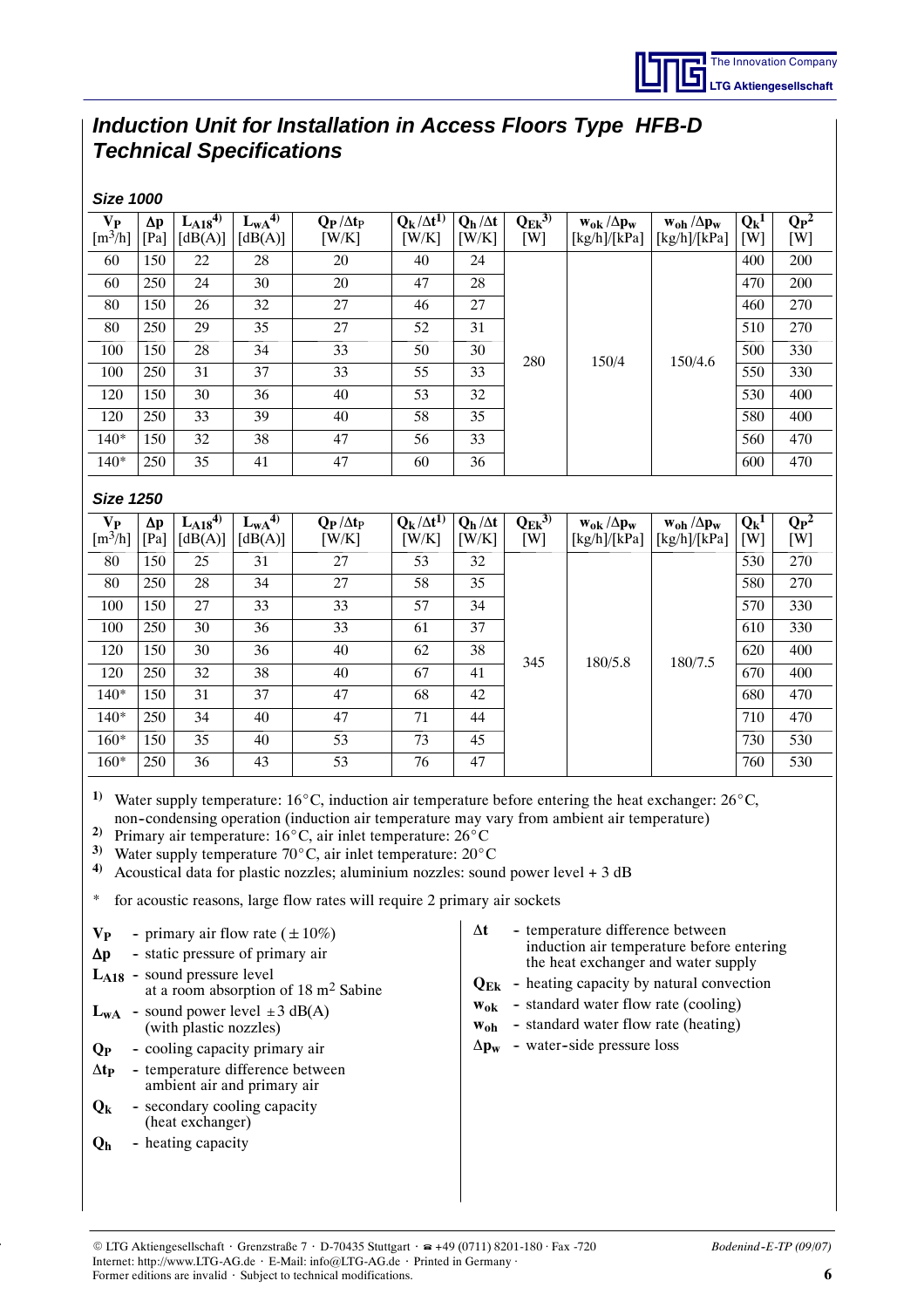

### *Induction Unit for Installation in Access Floors Type HFB-D Selection Induction unit type HFB-D (4-pipe) cooling coil Water-side pressure loss and cooling capacity with different flow rates* 20 120 ð **Cooling capacity in % of the nominal capacity Qk** 10 100 **Water-side pressure loss** Ap<sub>w</sub> [kPa] 5 **Water--side pressure loss** 80 Cooling capacity in 2 Size 1250 Size 1000 Size 800 60 Size 630 1 0.5  $40$ 40 90 140 190 20 40 60 80 100 120 140

*Induction unit type HFB-D (4-pipe) heating coil Water-side pressure loss and heating capacity with different flow rates*



**Flow rate w [kg/h] Flow rate in % of the standard flow rate**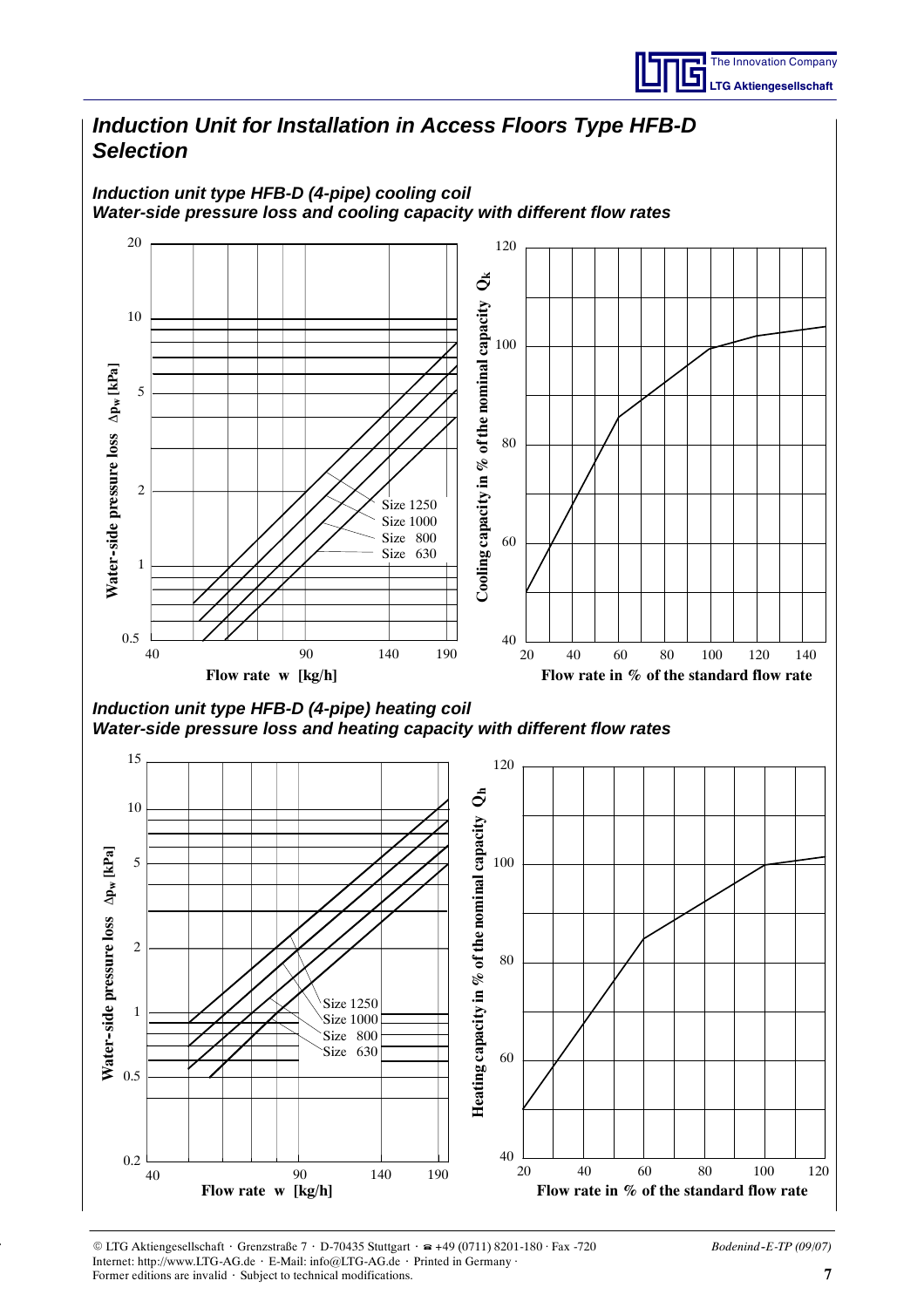

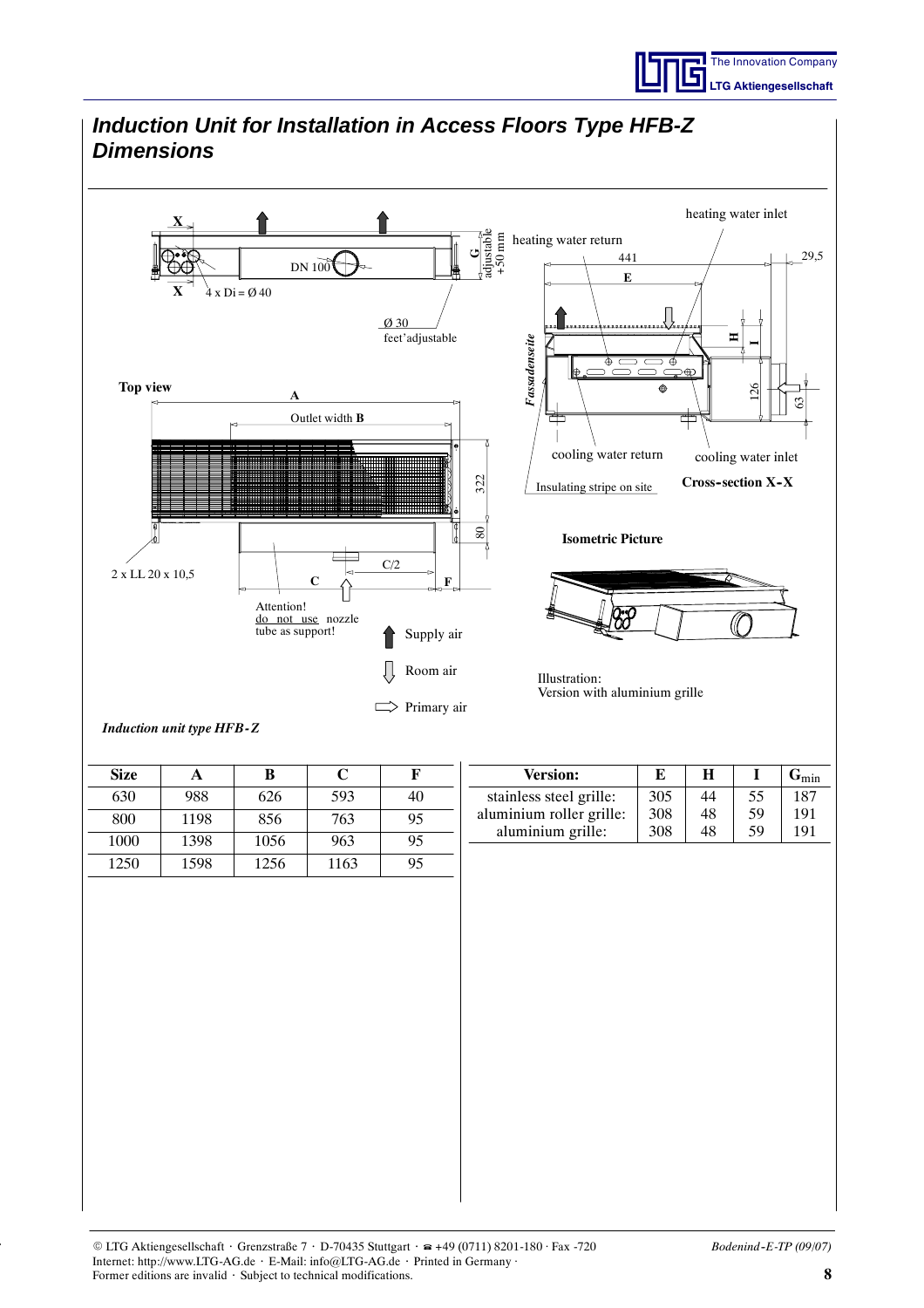## *Induction Unit for Installation in Access Floors Type HFB-Z Technical Specifications*

*Size 630*

| <b>SIZE 630</b>                                                                                                                                                                                                                                                                     |                    |                          |                             |                                                 |                               |                         |                      |                                                         |                                       |                |                  |
|-------------------------------------------------------------------------------------------------------------------------------------------------------------------------------------------------------------------------------------------------------------------------------------|--------------------|--------------------------|-----------------------------|-------------------------------------------------|-------------------------------|-------------------------|----------------------|---------------------------------------------------------|---------------------------------------|----------------|------------------|
| $V_{P}$<br>$\left[\text{m}^3/\text{h}\right]$                                                                                                                                                                                                                                       | $\Delta p$<br>[Pa] | $L_{A18}^{4}$<br>[dB(A)] | $L_{\rm WA}^{4}$<br>[dB(A)] | $Q_P/\Delta t_P$<br>[W/K]                       | $Q_k / \Delta t^{1}$<br>[W/K] | $Q_h/\Delta t$<br>[W/K] | $Q_{Ek}^{3)}$<br>[W] | $\mathbf{w_{ok}}\,/\Delta \mathbf{p_w}$<br>[kg/h]/[kPa] | $w_{oh} / \Delta p_w$<br>[kg/h]/[kPa] | $Q_k^1$<br>[W] | $Q_{P}^2$<br>[W] |
| 35                                                                                                                                                                                                                                                                                  | 150                | < 22                     | < 28                        | 12                                              | 16                            | 13                      |                      |                                                         |                                       | 160            | 120              |
| 35                                                                                                                                                                                                                                                                                  | 250                | < 22                     | < 28                        | 12                                              | 18                            | 15                      |                      |                                                         |                                       | 180            | 120              |
| 45                                                                                                                                                                                                                                                                                  | 150                | < 22                     | 26                          | 15                                              | 17                            | 15                      |                      |                                                         |                                       | 170            | 150              |
| 45                                                                                                                                                                                                                                                                                  | 250                | 23                       | 29                          | 15                                              | 20                            | 17                      |                      |                                                         |                                       | 200            | 150              |
| 60                                                                                                                                                                                                                                                                                  | 150                | 24                       | 30                          | 20                                              | 22                            | 19                      | 165                  | 100/3                                                   | 100/2                                 | 220            | 200              |
| 60                                                                                                                                                                                                                                                                                  | 250                | 27                       | 33                          | 20                                              | 25                            | 21                      |                      |                                                         |                                       | 250            | 200              |
| 80                                                                                                                                                                                                                                                                                  | 150                | 28                       | 34                          | 27                                              | 29                            | 25                      |                      |                                                         |                                       | 290            | 270              |
| 80                                                                                                                                                                                                                                                                                  | 250                | 30                       | 36                          | 27                                              | 33                            | 28                      |                      |                                                         |                                       | 330            | 270              |
| 100                                                                                                                                                                                                                                                                                 | 150                | 33                       | 39                          | 33                                              | 35                            | 30                      |                      |                                                         |                                       | 350            | 330              |
| 100                                                                                                                                                                                                                                                                                 | 250                | 35                       | 41                          | 33                                              | 39                            | 34                      |                      |                                                         |                                       | 390            | 330              |
|                                                                                                                                                                                                                                                                                     | <b>Size 800</b>    |                          |                             |                                                 |                               |                         |                      |                                                         |                                       |                |                  |
| $V_{P}$                                                                                                                                                                                                                                                                             | $\Delta p$         | $L_{A18}^{4}$            | $L_{wA}^{4}$                | $\mathbf{Q}_{\mathbf{P}}/\Delta t_{\mathbf{P}}$ | $Q_k/\Delta t^{1)}$           | $Q_h/\Delta t$          | $Q_{Ek}^{3)}$        | $w_{ok} / \Delta p_w$                                   | $w_{oh} / \Delta p_w$                 | $Q_k^1$        | $Q_{P}^2$        |
| $\left[\text{m}^3/\text{h}\right]$                                                                                                                                                                                                                                                  | [Pa]               | [dB(A)]                  | [dB(A)]                     | [W/K]                                           | [W/K]                         | [W/K]                   | [W]                  | [kg/h]/[kPa]                                            | [kg/h]/[kPa]                          | [W]            | [W]              |
| 45                                                                                                                                                                                                                                                                                  | 150                | < 20                     | 23                          | 15                                              | 19                            | 16                      |                      |                                                         |                                       | 190            | 150              |
| 45                                                                                                                                                                                                                                                                                  | 250                | < 20                     | 25                          | 15                                              | 23                            | 19                      |                      |                                                         | 120/3,3                               | 230            | 150              |
| 60                                                                                                                                                                                                                                                                                  | 150                | < 20                     | 25                          | 20                                              | 25                            | 21                      |                      |                                                         |                                       | 250            | 200              |
| 60                                                                                                                                                                                                                                                                                  | 250                | 22                       | 28                          | 20                                              | 29                            | 25                      |                      |                                                         |                                       | 290            | 200              |
| 80                                                                                                                                                                                                                                                                                  | 150                | 23                       | 29                          | 27                                              | 33                            | 28                      | 210                  | 120/5                                                   |                                       | 330            | 270              |
| 80                                                                                                                                                                                                                                                                                  | 250                | 27                       | 33                          | 27                                              | 38                            | 32                      |                      |                                                         |                                       | 380            | 270              |
| 100                                                                                                                                                                                                                                                                                 | 150                | 28                       | 34                          | 33                                              | 40                            | 34                      |                      |                                                         |                                       | 400            | 330              |
| 100                                                                                                                                                                                                                                                                                 | 250                | 31                       | 37                          | 33                                              | 45                            | 38                      |                      |                                                         |                                       | 450            | 330              |
| 120                                                                                                                                                                                                                                                                                 | 150                | 32                       | 38                          | 40                                              | 47                            | 39                      |                      |                                                         |                                       | 470            | 400              |
| 120                                                                                                                                                                                                                                                                                 | 250                | 35                       | 41                          | 40                                              | 53                            | 45                      |                      |                                                         |                                       | 530            | 400              |
| <sup>1)</sup> Water supply temperature: 16°C, induction air temperature before entering the heat exchanger: 26°C,<br>non-condensing operation (induction air temperature may vary from ambient air temperature)<br>2) Drimary air tamparatura: $160C$ air inlat tamparatura: $260C$ |                    |                          |                             |                                                 |                               |                         |                      |                                                         |                                       |                |                  |

Primary air temperature: 16°C, air inlet temperature: 26°C 3) Water supply temperature  $70^{\circ}$ C, air inlet temperature:  $20^{\circ}$ C

**4)** Acoustical data for plastic nozzles; aluminium nozzles: sound power level + 3 dB

- $Q_k$  secondary cooling capacity (heat exchanger)
- **Q<sub>h</sub>** heating capacity

 $L_{A18}$  -

 $L_{WA}$  -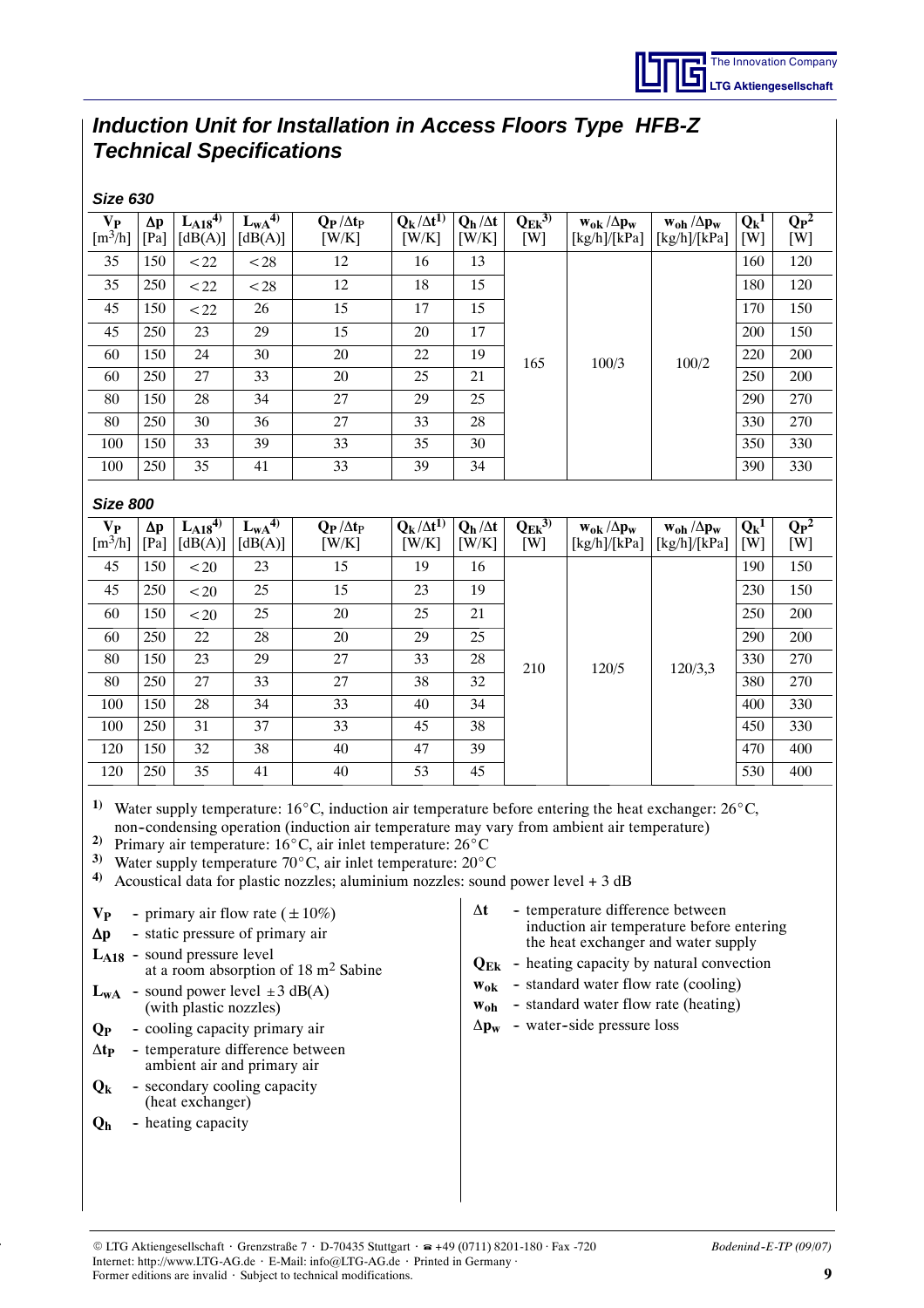## *Induction Unit for Installation in Access Floors Type HFB-Z Technical Specifications*

| <b>Size 1000</b>                                                                                                                                                                                                                                                                                                                                                                                                                                                                                                                                                                       |            |                                                                                                      |                                                                                                                                                                                                                                                               |                                                 |                      |                                          |               |                                                                                                                                                                                                                                                                                                               |                       |         |                                        |
|----------------------------------------------------------------------------------------------------------------------------------------------------------------------------------------------------------------------------------------------------------------------------------------------------------------------------------------------------------------------------------------------------------------------------------------------------------------------------------------------------------------------------------------------------------------------------------------|------------|------------------------------------------------------------------------------------------------------|---------------------------------------------------------------------------------------------------------------------------------------------------------------------------------------------------------------------------------------------------------------|-------------------------------------------------|----------------------|------------------------------------------|---------------|---------------------------------------------------------------------------------------------------------------------------------------------------------------------------------------------------------------------------------------------------------------------------------------------------------------|-----------------------|---------|----------------------------------------|
| $V_{P}$                                                                                                                                                                                                                                                                                                                                                                                                                                                                                                                                                                                | $\Delta p$ | $L_{A18}^{4}$                                                                                        | $L_{wA}^{4}$                                                                                                                                                                                                                                                  | $Q_P/\Delta t_P$                                | $Q_k / \Delta t^{1}$ | $Q_h/\Delta t$                           | $Q_{Ek}^{3)}$ | $w_{0k}/\Delta p_w$                                                                                                                                                                                                                                                                                           | $w_{oh} / \Delta p_w$ | $Q_k^1$ | $\overline{\mathbf{Q}_{\mathbf{P}}^2}$ |
| $\left[\frac{m^3}{h}\right]$                                                                                                                                                                                                                                                                                                                                                                                                                                                                                                                                                           | [Pa]       | [dB(A)]                                                                                              | [dB(A)]                                                                                                                                                                                                                                                       | [W/K]                                           | [W/K]                | [W/K]                                    | [W]           | [kg/h]/[kPa]                                                                                                                                                                                                                                                                                                  | [kg/h]/[kPa]          | [W]     | [W]                                    |
| 60                                                                                                                                                                                                                                                                                                                                                                                                                                                                                                                                                                                     | 150        | 21                                                                                                   | 27                                                                                                                                                                                                                                                            | 20                                              | 34                   | 28                                       |               |                                                                                                                                                                                                                                                                                                               |                       | 340     | 200                                    |
| 60                                                                                                                                                                                                                                                                                                                                                                                                                                                                                                                                                                                     | 250        | 23                                                                                                   | 29                                                                                                                                                                                                                                                            | 20                                              | 39                   | 33                                       |               |                                                                                                                                                                                                                                                                                                               |                       | 390     | 200                                    |
| 80                                                                                                                                                                                                                                                                                                                                                                                                                                                                                                                                                                                     | 150        | 23                                                                                                   | 29                                                                                                                                                                                                                                                            | 27                                              | 38                   | 32                                       |               |                                                                                                                                                                                                                                                                                                               |                       | 380     | 270                                    |
| 80                                                                                                                                                                                                                                                                                                                                                                                                                                                                                                                                                                                     | 250        | 26                                                                                                   | 32                                                                                                                                                                                                                                                            | 27                                              | 44                   | 37                                       |               |                                                                                                                                                                                                                                                                                                               |                       | 440     | 270                                    |
| 100                                                                                                                                                                                                                                                                                                                                                                                                                                                                                                                                                                                    | 150        | 28                                                                                                   | 34                                                                                                                                                                                                                                                            | 33                                              | 43                   | 36                                       | 260           | 150/10                                                                                                                                                                                                                                                                                                        | 150/6                 | 430     | 330                                    |
| 100                                                                                                                                                                                                                                                                                                                                                                                                                                                                                                                                                                                    | 250        | 30                                                                                                   | 36                                                                                                                                                                                                                                                            | 33                                              | 49                   | 41                                       |               |                                                                                                                                                                                                                                                                                                               |                       | 490     | 330                                    |
| 120                                                                                                                                                                                                                                                                                                                                                                                                                                                                                                                                                                                    | 150        | 32                                                                                                   | 38                                                                                                                                                                                                                                                            | 40                                              | 47                   | 39                                       |               |                                                                                                                                                                                                                                                                                                               |                       | 470     | 400                                    |
| 120                                                                                                                                                                                                                                                                                                                                                                                                                                                                                                                                                                                    | 250        | 34                                                                                                   | 40                                                                                                                                                                                                                                                            | 40                                              | 54                   | 45                                       |               |                                                                                                                                                                                                                                                                                                               |                       | 540     | 400                                    |
| $140*$                                                                                                                                                                                                                                                                                                                                                                                                                                                                                                                                                                                 | 150        | 35                                                                                                   | 41                                                                                                                                                                                                                                                            | 47                                              | 51                   | 43                                       |               |                                                                                                                                                                                                                                                                                                               |                       | 510     | 470                                    |
| 140*                                                                                                                                                                                                                                                                                                                                                                                                                                                                                                                                                                                   | 250        | 37                                                                                                   | 43                                                                                                                                                                                                                                                            | 47                                              | 58                   | 49                                       |               |                                                                                                                                                                                                                                                                                                               |                       | 580     | 470                                    |
| <b>Size 1250</b>                                                                                                                                                                                                                                                                                                                                                                                                                                                                                                                                                                       |            |                                                                                                      |                                                                                                                                                                                                                                                               |                                                 |                      |                                          |               |                                                                                                                                                                                                                                                                                                               |                       |         |                                        |
| $V_{P}$                                                                                                                                                                                                                                                                                                                                                                                                                                                                                                                                                                                | $\Delta p$ | $L_{A18}$ <sup>4)</sup>                                                                              | $L_{WA}^{(4)}$                                                                                                                                                                                                                                                | $Q_P/\Delta t_P$                                | $Q_k / \Delta t^{1}$ | $Q_h / \Delta t$                         | $Q_{Ek}^{3)}$ | $w_{0k}/\Delta p_w$                                                                                                                                                                                                                                                                                           | $w_{oh} / \Delta p_w$ | $Q_k^1$ | $\overline{\mathbf{Q}_{\mathbf{P}}^2}$ |
| $\left[\text{m}^3/\text{h}\right]$                                                                                                                                                                                                                                                                                                                                                                                                                                                                                                                                                     | [Pa]       | [dB(A)]                                                                                              | [dB(A)]                                                                                                                                                                                                                                                       | [W/K]                                           | [W/K]                | [W/K]                                    | [W]           | [kg/h]/[kPa]                                                                                                                                                                                                                                                                                                  | [kg/h]/[kPa]          | [W]     | [W]                                    |
| 80                                                                                                                                                                                                                                                                                                                                                                                                                                                                                                                                                                                     | 150        | 22                                                                                                   | 28                                                                                                                                                                                                                                                            | 27                                              | 45                   | 36                                       |               |                                                                                                                                                                                                                                                                                                               |                       | 450     | 270                                    |
| 80                                                                                                                                                                                                                                                                                                                                                                                                                                                                                                                                                                                     | 250        | 25                                                                                                   | 31                                                                                                                                                                                                                                                            | 27                                              | 51                   | 43                                       |               |                                                                                                                                                                                                                                                                                                               |                       | 510     | 270                                    |
| 100                                                                                                                                                                                                                                                                                                                                                                                                                                                                                                                                                                                    | 150        | 24                                                                                                   | 30                                                                                                                                                                                                                                                            | 33                                              | 52                   | 44                                       |               |                                                                                                                                                                                                                                                                                                               | 180/10                | 520     | 330                                    |
| 100                                                                                                                                                                                                                                                                                                                                                                                                                                                                                                                                                                                    | 250        | 27                                                                                                   | 33                                                                                                                                                                                                                                                            | 33                                              | 59                   | 50                                       |               |                                                                                                                                                                                                                                                                                                               |                       | 590     | 330                                    |
| 120                                                                                                                                                                                                                                                                                                                                                                                                                                                                                                                                                                                    | 150        | 28                                                                                                   | 34                                                                                                                                                                                                                                                            | 40                                              | 56                   | 47                                       |               |                                                                                                                                                                                                                                                                                                               |                       | 560     | 400                                    |
| 120                                                                                                                                                                                                                                                                                                                                                                                                                                                                                                                                                                                    | 250        | 31                                                                                                   | 37                                                                                                                                                                                                                                                            | 40                                              | 63                   | 53                                       | 325           | 180/16                                                                                                                                                                                                                                                                                                        |                       | 630     | 400                                    |
| $140*$                                                                                                                                                                                                                                                                                                                                                                                                                                                                                                                                                                                 | 150        | 32                                                                                                   | 38                                                                                                                                                                                                                                                            | 47                                              | 60                   | 51                                       |               |                                                                                                                                                                                                                                                                                                               |                       | 600     | 470                                    |
| $140*$                                                                                                                                                                                                                                                                                                                                                                                                                                                                                                                                                                                 | 250        | 35                                                                                                   | 41                                                                                                                                                                                                                                                            | 47                                              | 68                   | 58                                       |               |                                                                                                                                                                                                                                                                                                               |                       | 680     | 470                                    |
| $160*$                                                                                                                                                                                                                                                                                                                                                                                                                                                                                                                                                                                 | 150        | 35                                                                                                   | 41                                                                                                                                                                                                                                                            | 53                                              | 65                   | 55                                       |               |                                                                                                                                                                                                                                                                                                               |                       | 650     | 530                                    |
| $160*$                                                                                                                                                                                                                                                                                                                                                                                                                                                                                                                                                                                 | 250        | 38                                                                                                   | 44                                                                                                                                                                                                                                                            | 53                                              | 73                   | 62                                       |               |                                                                                                                                                                                                                                                                                                               |                       | 730     | 530                                    |
| 1)<br>Water supply temperature: $16^{\circ}$ C, induction air temperature before entering the heat exchanger: $26^{\circ}$ C,<br>non-condensing operation (induction air temperature may vary from ambient air temperature)<br>2)<br>Primary air temperature: 16°C, air inlet temperature: 26°C<br>3)<br>Water supply temperature $70^{\circ}$ C, air inlet temperature: $20^{\circ}$ C<br>$\boldsymbol{4}$<br>Acoustical data for plastic nozzles; aluminium nozzles: sound power level $+3$ dB<br>∗<br>bei großer Luftmenge aus akustischen Gründen 2 Primärluftstutzen erforderlich |            |                                                                                                      |                                                                                                                                                                                                                                                               |                                                 |                      |                                          |               |                                                                                                                                                                                                                                                                                                               |                       |         |                                        |
| $V_{P}$<br>$\Delta p$<br>Q <sub>P</sub><br>$\Delta t_{\rm P}$<br>$Q_{k}$<br>Q <sub>h</sub>                                                                                                                                                                                                                                                                                                                                                                                                                                                                                             |            | $L_{A18}$ - sound pressure level<br>(with plastic nozzles)<br>(heat exchanger)<br>- heating capacity | - primary air flow rate ( $\pm 10\%$ )<br>- static pressure of primary air<br>$L_{WA}$ - sound power level $\pm 3$ dB(A)<br>- cooling capacity primary air<br>- temperature difference between<br>ambient air and primary air<br>- secondary cooling capacity | at a room absorption of $18 \text{ m}^2$ Sabine |                      | $\Delta t$<br>$\mathbf{w}_{\mathbf{oh}}$ |               | - temperature difference between<br>induction air temperature before entering<br>the heat exchanger and water supply<br>$Q_{Ek}$ - heating capacity by natural convection<br>$w_{ok}$ - standard water flow rate (cooling)<br>- standard water flow rate (heating)<br>$\Delta p_w$ - water-side pressure loss |                       |         |                                        |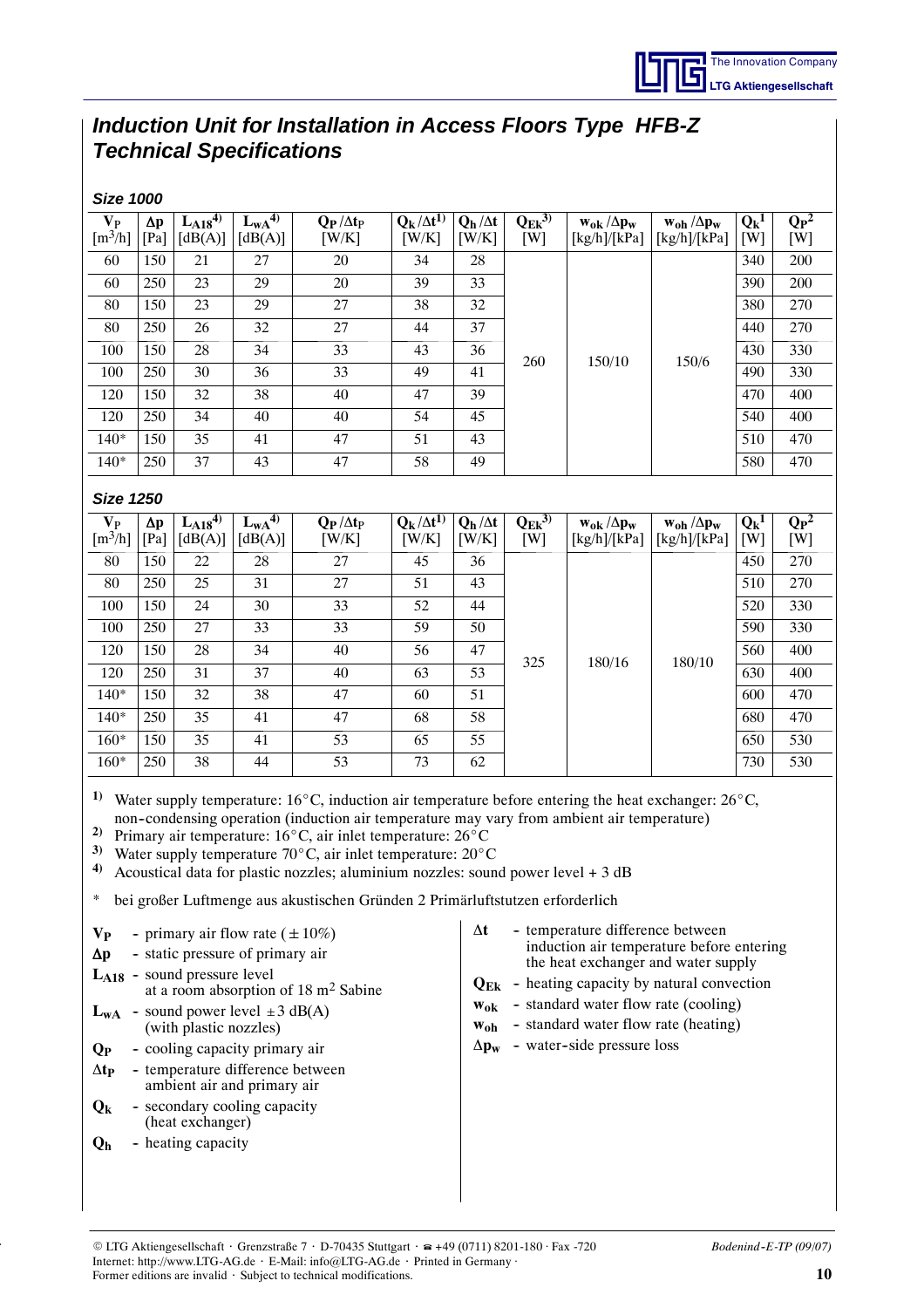

## *Induction Unit for Installation in Access Floors Type HFB-Z Selection*

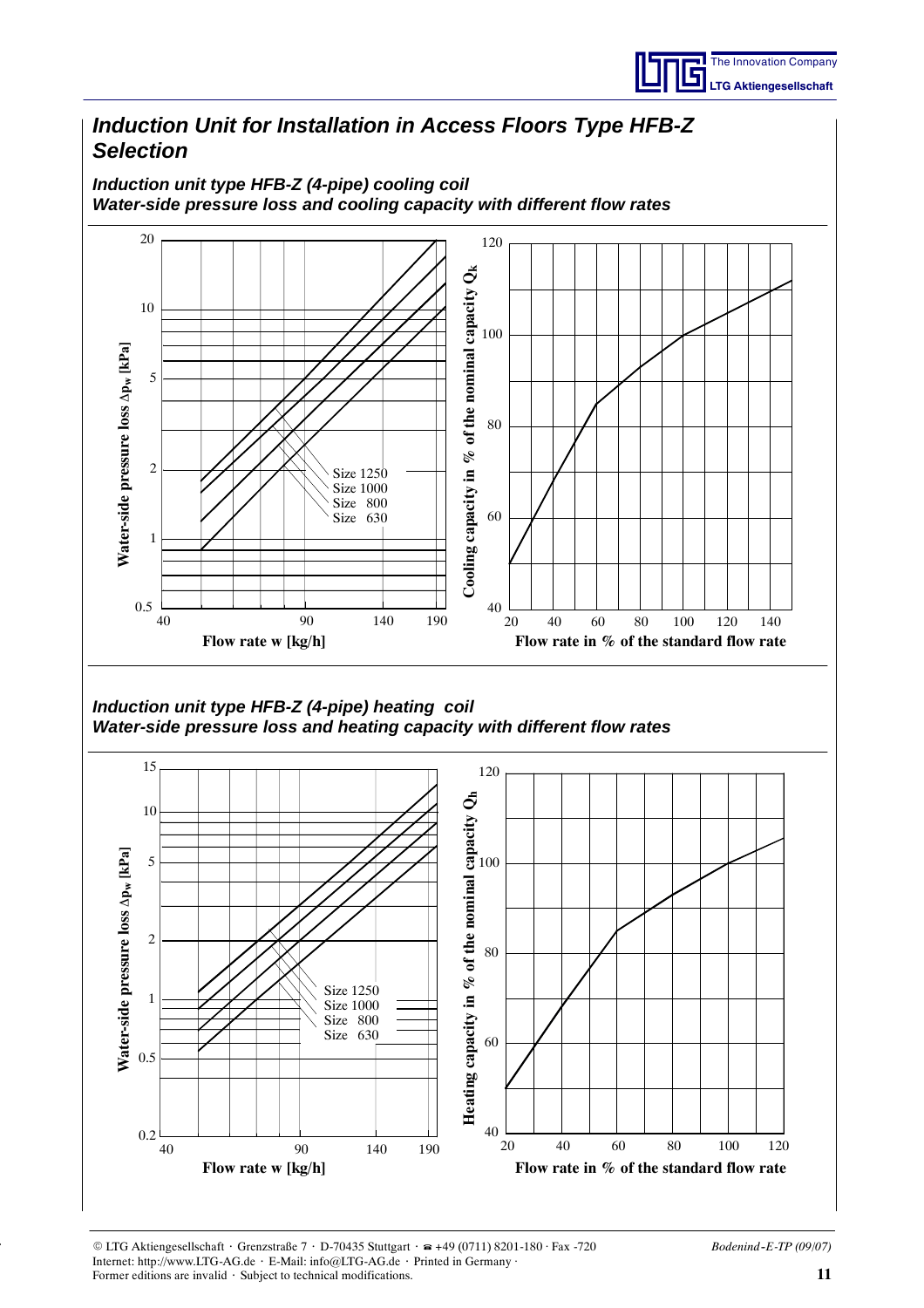## *Induction Unit for Installation in Access Floors Type HFB*

## *Installation*

The compact design allows for installation of the unit between floor supports. Height-adjustable feet ensure a precise alignment of the unit.

For air connection use one of the two connecting sockets on the unit's backside. The control valve compartment and the water connection are located on the unit's left side. Bushings for water connection hoses are provided on the unit's rear panel, on the left hand side.

The ventilation grille is designed to be flush-mounted to the floor. It is foot traffic resistant without the need for any additional cross members.

![](_page_11_Picture_6.jpeg)

*Induction Unit Type HFB -- with ventilation grille*

### *Installation Sequence*

- Set the unit with insulating strips directly on the facade.
- Height adjustment and exact positioning of the unit through adjustable feet.
- If required, use e.g. a PU adhesive to fix the unit feet in order to avoid accidental movement.
- Adjustment via damper blade and pressure measurement.
- Set the feet for floor panels and install the floor panels so that a direct contact with the unit is ensured.
- Complete electrical and water connections. Water connections must be flexible and strainless.

### *Special Versions / Accessories*

- Control valves optionally with continuous, thermal or 3-position actuator.
- Insulated flexible hoses with safe quick-release connectors on the heat exchanger and integrated air-relief valves.
- Solid, foot traffic resistant ventilation grille not requiring any additional cross members, with blades parallel to the facade. Aluminum or stainless steel, inserted into the floor pan from above. The use of grilles of other manufacturers requires LTG permission in order to ensure a proper functionof the entire system.
- Primary air flow damper for air flow balancing to obtain a ratio of up to about 1:1.5.

### *Control*

Water-side control through control valves.

### *Maintenance*

All components are located within a sheet steel pan and are easily accessible from above for maintenance, inspection and cleaning.

![](_page_11_Picture_24.jpeg)

*Induction Unit Type HFB -- Installation between floor supports*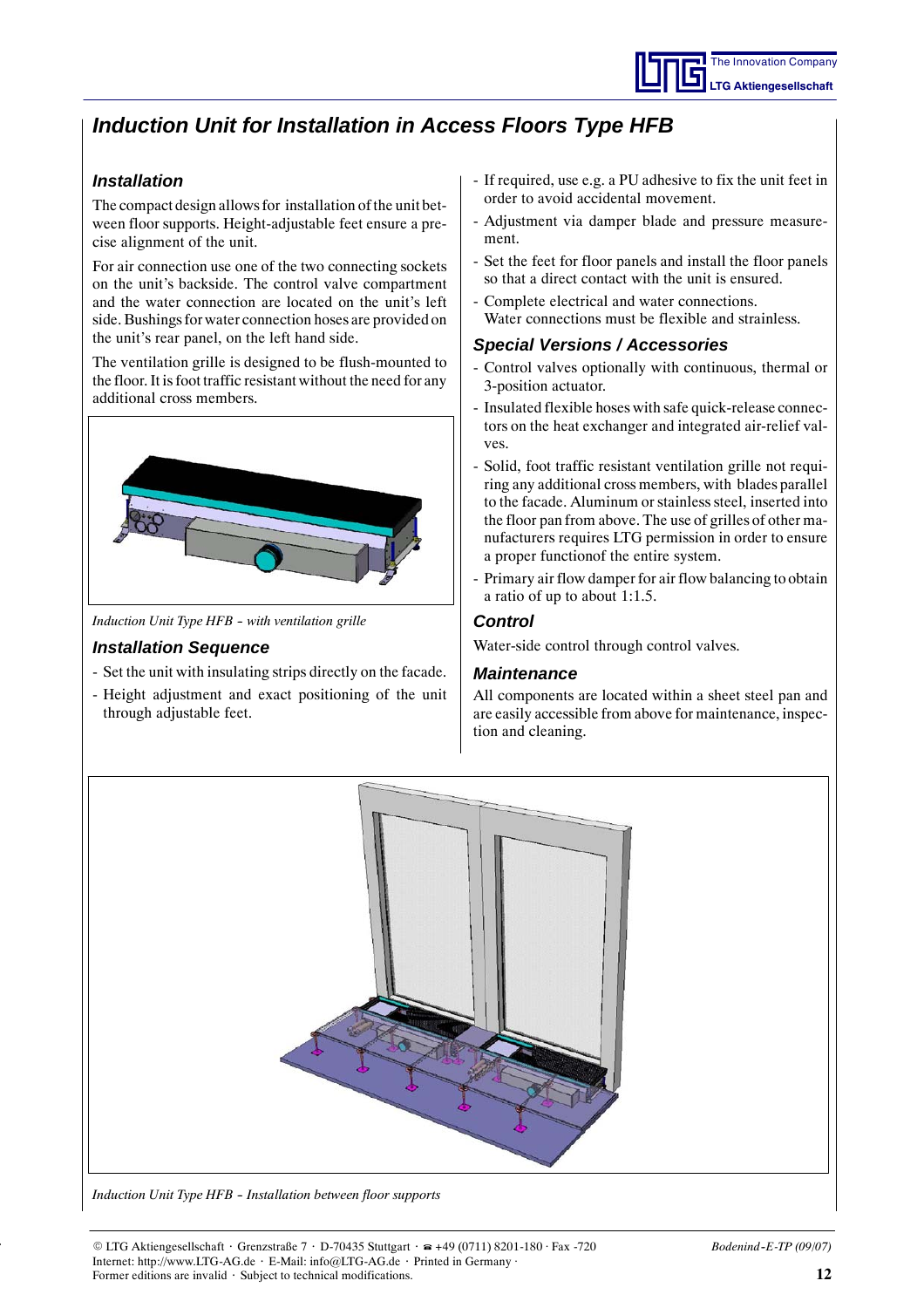## *Induction Unit for Installation in Access Floors Type HFB-N, HFB Installation example*

![](_page_12_Figure_2.jpeg)

*Installation example: continuous grille on the facade*

### *Installation in line*

In order to produce a "continuous effect" grille, black coated spacer sheets are fixed between the units.

If the space between units is greater than 400 mm or if end pieces are used, additional supports will be required to provide more stability.

If the space is 600 mm or greater, the use of an empty tray is recommended for stabilization.

The LTG roller grilles may also be used to create cutouts for columns or mitre edges.

### *Grille load capacity*

The 3 variants of foot traffic resistant LTG grilles offer the following static load capacities:

| - Stainless steel grille  | 1500 kg/m <sup>2</sup> |
|---------------------------|------------------------|
| - Aluminium roller grille | 1600 kg/m <sup>2</sup> |

| - Aluminium linear grille   | 2000 kg/m <sup>2</sup> |
|-----------------------------|------------------------|
| Other capacities on request |                        |

![](_page_12_Picture_13.jpeg)

*LTG aluminum roller grille*

![](_page_12_Figure_16.jpeg)

*LTG aluminum grille*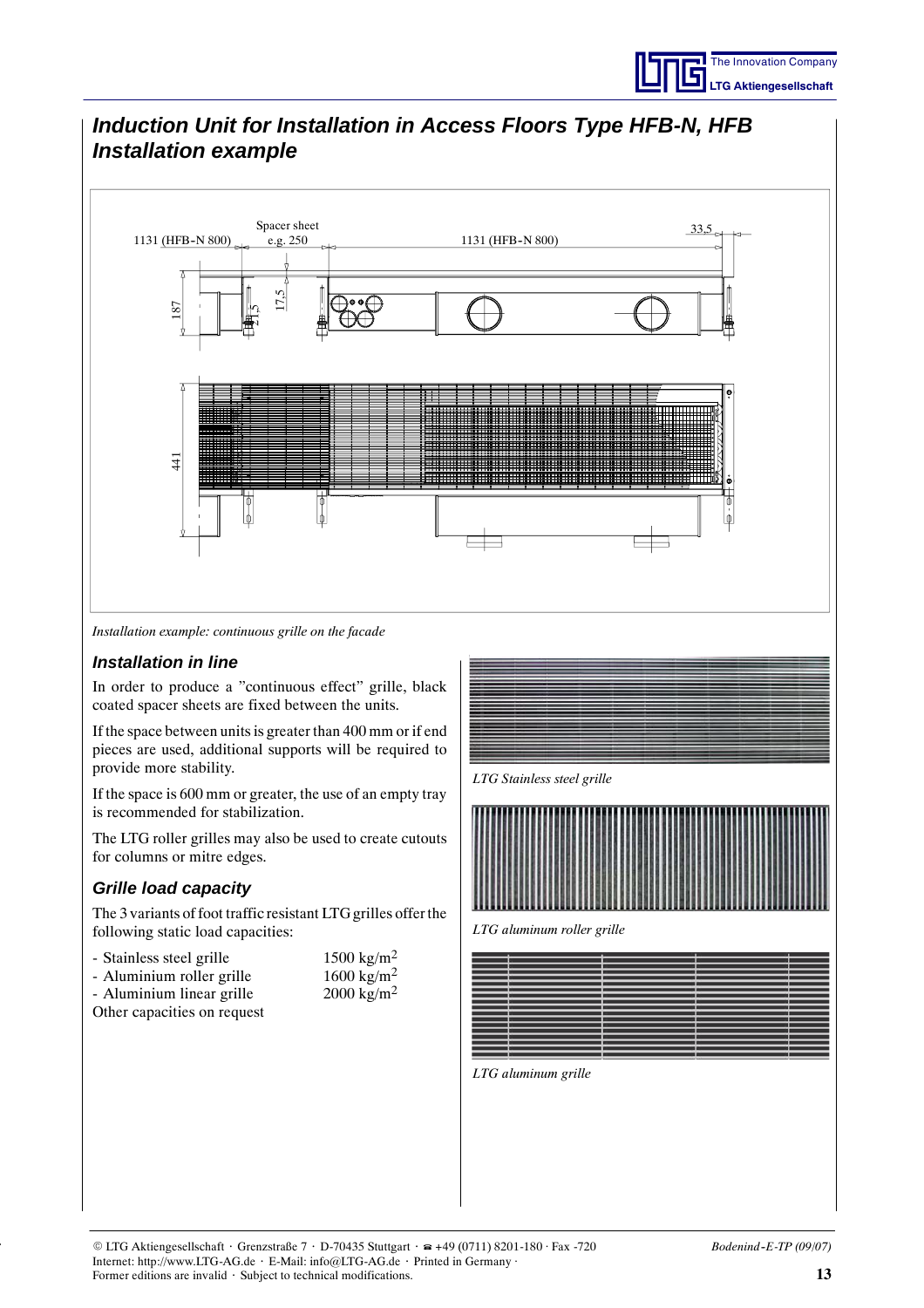![](_page_13_Picture_0.jpeg)

![](_page_13_Figure_1.jpeg)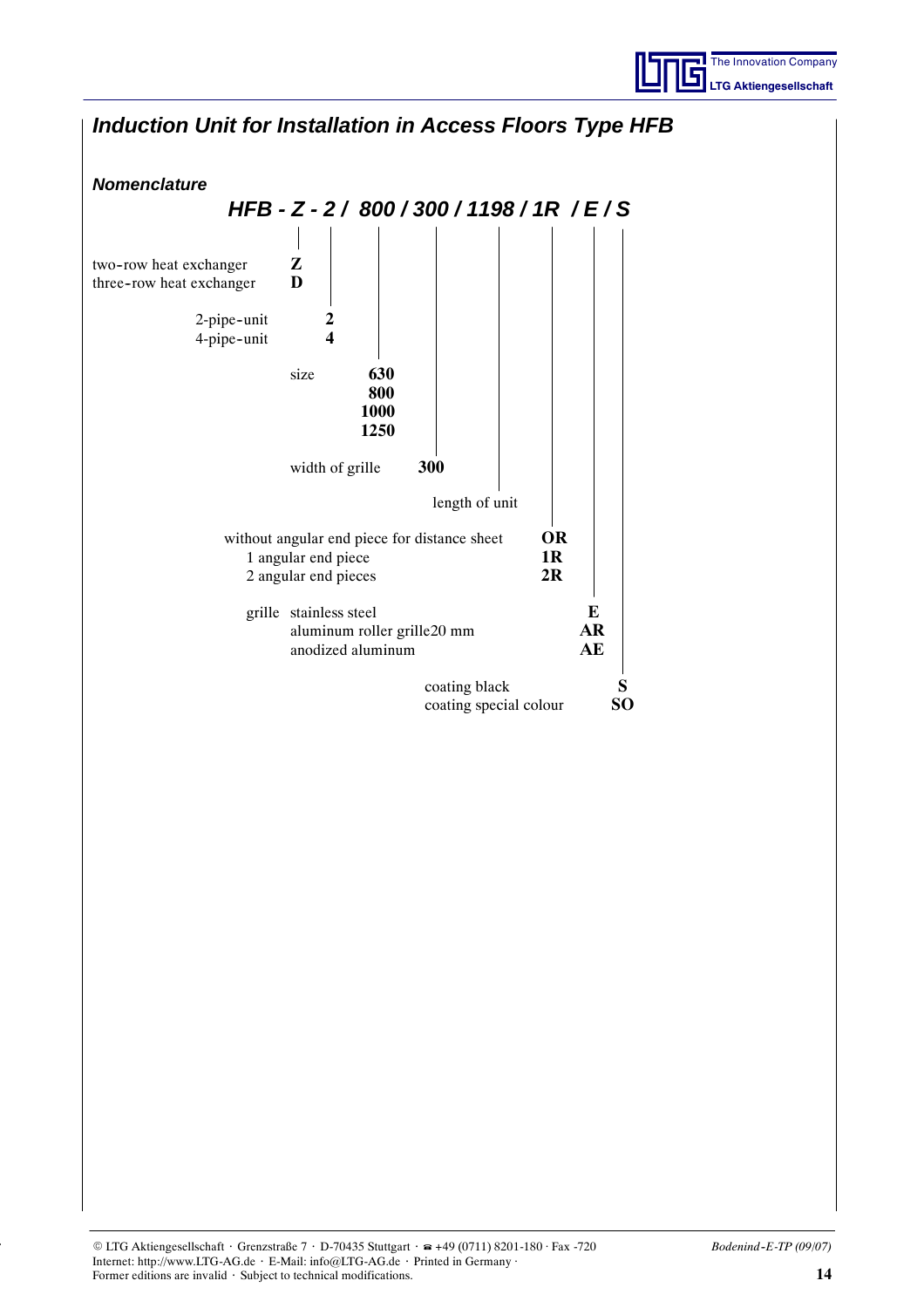## *Specification and Schedule of Prices*

## *Induction Unit for Installation in False Floors Type HFB*

Edition 10.7.2008 / page 1

| Qty. |                                                                                                                                                |                                                                                                                                                                                                                                                                    | Description                                            |                                                                                                                                                                                                                                                                                                                                                                                                                       |  | Unit price<br>in $\epsilon$ | Total price<br>in $\epsilon$ |  |  |
|------|------------------------------------------------------------------------------------------------------------------------------------------------|--------------------------------------------------------------------------------------------------------------------------------------------------------------------------------------------------------------------------------------------------------------------|--------------------------------------------------------|-----------------------------------------------------------------------------------------------------------------------------------------------------------------------------------------------------------------------------------------------------------------------------------------------------------------------------------------------------------------------------------------------------------------------|--|-----------------------------|------------------------------|--|--|
|      |                                                                                                                                                |                                                                                                                                                                                                                                                                    | Type HFB (heating and cooling)                         | Induction unit for 2- and 4-pipe systems for water-side control by valves                                                                                                                                                                                                                                                                                                                                             |  |                             |                              |  |  |
|      | cooling and heating (2- and 4-pipe system), consisting of:                                                                                     |                                                                                                                                                                                                                                                                    |                                                        | Induction unit with a multi-row heat exchanger with separate water circuits for                                                                                                                                                                                                                                                                                                                                       |  |                             |                              |  |  |
|      |                                                                                                                                                | including foot traffic sound insulation.                                                                                                                                                                                                                           |                                                        | Housing for free installation in floor cavities or false floors, consisting of a<br>torsion-resistant pan of galvanized sheet steel, surface coated, sheet steel<br>thickness: 1.5 mm, with reinforced side edges, sheet thickness 2.5 mm to tol-<br>erate high static loads (sound insulation index $(RW) > 25$ dB), with separate<br>valve housing and supporting profile on the face to accept ventilation grille, |  |                             |                              |  |  |
|      |                                                                                                                                                | Foot traffic resistant ventilation grille, made of aluminium over the entire<br>unit width, width 300 mm, serving as an inspection opening. Thus, all compo-<br>nents are easily accessible from above for maintenance.                                            |                                                        |                                                                                                                                                                                                                                                                                                                                                                                                                       |  |                             |                              |  |  |
|      |                                                                                                                                                |                                                                                                                                                                                                                                                                    |                                                        | Supporting feet, with foot traffic insulation, 4 pieces, height adjustable.                                                                                                                                                                                                                                                                                                                                           |  |                             |                              |  |  |
|      |                                                                                                                                                |                                                                                                                                                                                                                                                                    | protection, optimized for high cross-talk attenuation. | Bushing for water hoses exiting the unit tray in direction of room with edge                                                                                                                                                                                                                                                                                                                                          |  |                             |                              |  |  |
|      | plings.                                                                                                                                        | Heat exchanger with 2 separate water circuits, consisting of smooth 12 mm<br>copper tubes with pressed-on aluminum fins, for a high caloric output and<br>high natural convection.<br>Operating pressure up to 12 bar. Water-side connection of quick release cou- |                                                        |                                                                                                                                                                                                                                                                                                                                                                                                                       |  |                             |                              |  |  |
|      |                                                                                                                                                |                                                                                                                                                                                                                                                                    | Control valve housing on the unit's left hand side.    |                                                                                                                                                                                                                                                                                                                                                                                                                       |  |                             |                              |  |  |
|      |                                                                                                                                                |                                                                                                                                                                                                                                                                    |                                                        | Air outlet duct close to the facade for better facade shielding.                                                                                                                                                                                                                                                                                                                                                      |  |                             |                              |  |  |
|      |                                                                                                                                                | reflection of the primary sound.                                                                                                                                                                                                                                   |                                                        | Primary air nozzle box with replaceable primary air plastic nozzles, designed<br>for induction with a high level of performance, a low flow noise and a strong                                                                                                                                                                                                                                                        |  |                             |                              |  |  |
|      | <b>Exterior dimensions</b> (aluminium linear grille):<br>Width x height = $308(441)$ mm x 191 mm<br>(dimensions may vary depending on variant) |                                                                                                                                                                                                                                                                    |                                                        |                                                                                                                                                                                                                                                                                                                                                                                                                       |  |                             |                              |  |  |
|      | <b>Sizes:</b><br>o 630                                                                                                                         | o 800                                                                                                                                                                                                                                                              | o 1000                                                 | o 1250                                                                                                                                                                                                                                                                                                                                                                                                                |  |                             |                              |  |  |
|      | Manufacturer: LTG Aktiengesellschaft<br>Series:<br>Type:                                                                                       | <b>Induction units</b><br><b>HFB</b>                                                                                                                                                                                                                               |                                                        |                                                                                                                                                                                                                                                                                                                                                                                                                       |  |                             |                              |  |  |
|      |                                                                                                                                                |                                                                                                                                                                                                                                                                    | $-2-$                                                  |                                                                                                                                                                                                                                                                                                                                                                                                                       |  |                             |                              |  |  |
|      |                                                                                                                                                |                                                                                                                                                                                                                                                                    |                                                        |                                                                                                                                                                                                                                                                                                                                                                                                                       |  |                             |                              |  |  |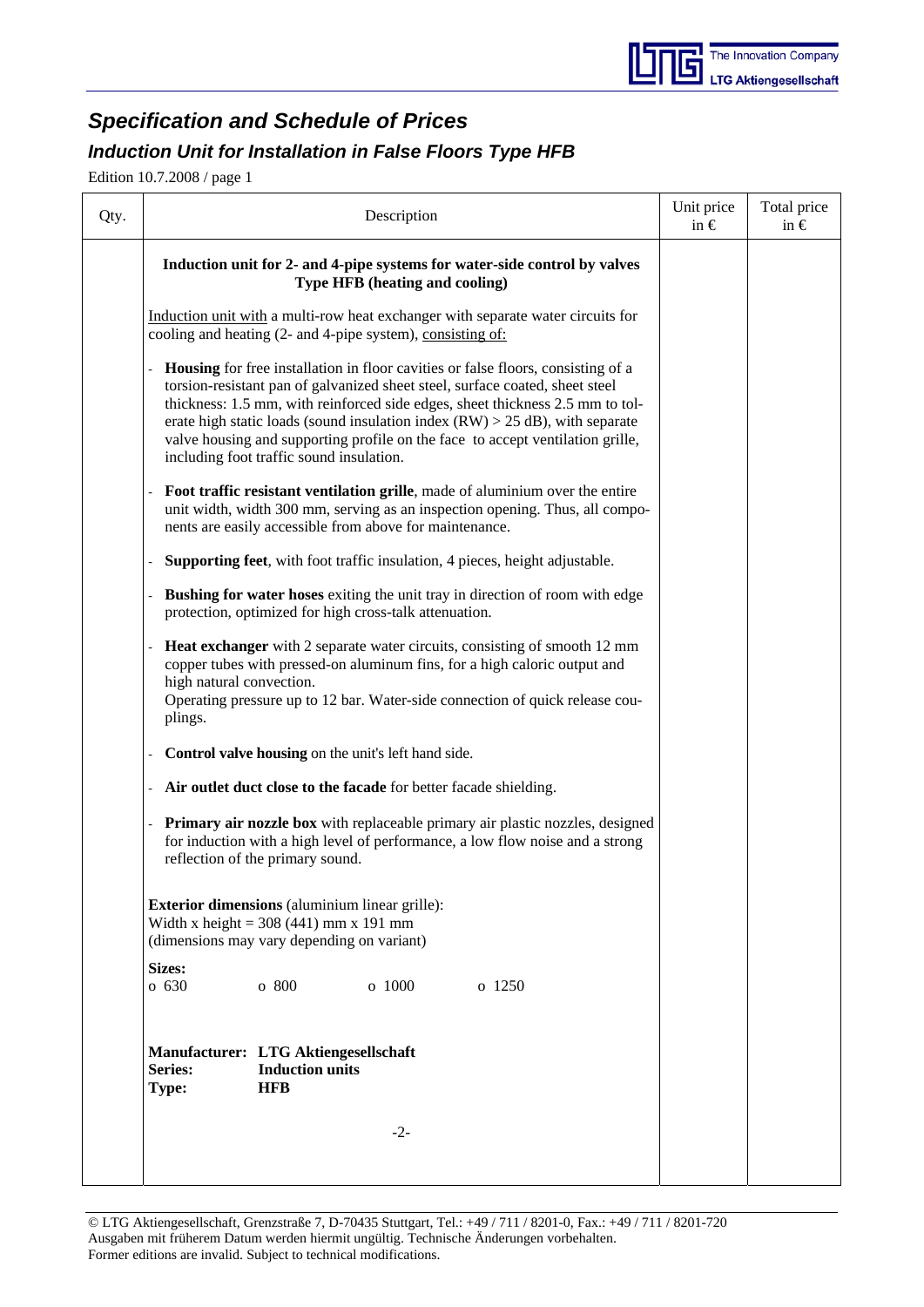## *Specification and Schedule of Prices*

## *Induction Unit for Installation in False Floors Type HFB*

Edition 9.11.2007 / page 2

| Qty. | Description                                                                                                                                                                                                                                                                                                                                                                                                                                                                                                                                                                                                                 | <b>Unit Price</b><br>in $\epsilon$ | Total price<br>in $\epsilon$ |
|------|-----------------------------------------------------------------------------------------------------------------------------------------------------------------------------------------------------------------------------------------------------------------------------------------------------------------------------------------------------------------------------------------------------------------------------------------------------------------------------------------------------------------------------------------------------------------------------------------------------------------------------|------------------------------------|------------------------------|
|      | <b>Variants:</b>                                                                                                                                                                                                                                                                                                                                                                                                                                                                                                                                                                                                            |                                    |                              |
|      | Damper KLI integrated in the fresh air connection.<br>$\mathbf 0$<br>Mixed displacement air insert MQ. Spreading vanes to improve indoor air<br>$\mathbf 0$<br>flow, integrated in the discharge section to produce a combined<br>mixed/displacement air flow at low air speed, for increased cooling output<br>and reduced temperature layer formation in the occupied zone.<br>Stainless steel grille<br>$\mathbf 0$<br>Aluminum - Roller grille<br>$\mathbf 0$<br>Prepared for installation in line<br>$\mathbf 0$<br>Differently formed side panel to take a connecting sheet and give the grille a<br>continuous look. |                                    |                              |
|      | Accessories/special version (optional, at extra charge):                                                                                                                                                                                                                                                                                                                                                                                                                                                                                                                                                                    |                                    |                              |
|      | Flexible hose, oxygen diffusion tight version<br>$\mathbf 0$<br>(Oxiblock, PE), with stainless steel braiding,<br>quick release coupling on one side, other side optional, length: 500 mm,<br>without insulation for hot water<br>up to supply temperatures of 50 $^{\circ}$ C, operating pressure 10 bar<br>Flexible hose, oxygen diffusion tight version<br>$\mathbf{O}$<br>(Oxiblock, PE), with stainless steel braiding,<br>quick release coupling on one side, other side optional, length: 500 mm,<br>with insulation for cold water                                                                                  |                                    |                              |
|      | or standard hose:                                                                                                                                                                                                                                                                                                                                                                                                                                                                                                                                                                                                           |                                    |                              |
|      | Flexible hose, (EPDM-core), with stainless steel braiding,<br>$\mathbf{o}$<br>quick release coupling on one side, other side optional, length: 500 mm,<br>without insulation for hot water<br>Flexible hose, (EPDM-core), with stainless steel braiding,<br>$\mathbf 0$<br>quick release coupling on one side, other side optional, length: 500 mm,<br>with insulation for cold water                                                                                                                                                                                                                                       |                                    |                              |
|      | 2 valves with thermoelectrical actuator<br>$\mathbf 0$                                                                                                                                                                                                                                                                                                                                                                                                                                                                                                                                                                      |                                    |                              |
|      | 2 valves with 3-position actuator<br>$\mathbf{o}$                                                                                                                                                                                                                                                                                                                                                                                                                                                                                                                                                                           |                                    |                              |
|      | Plug-in connections with 1/2" internal thread for direct valve connection<br>$\mathbf 0$                                                                                                                                                                                                                                                                                                                                                                                                                                                                                                                                    |                                    |                              |
|      | $-3-$                                                                                                                                                                                                                                                                                                                                                                                                                                                                                                                                                                                                                       |                                    |                              |